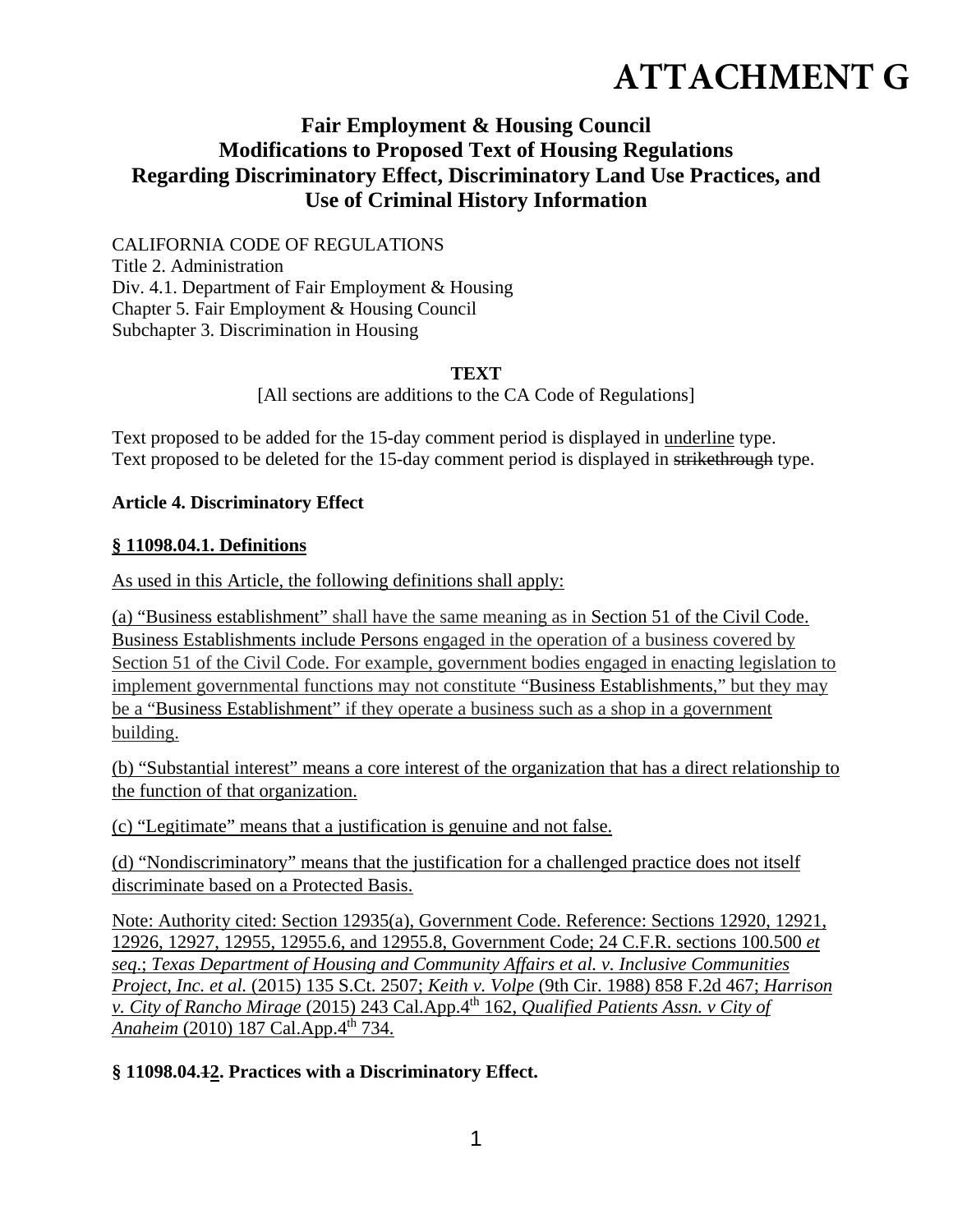(a) Liability may be established under the Act based on a Practice's discriminatory effect, as defined in paragraph (b) of this section, even if the Practice was not motivated by a discriminatory intent. The Practice may still be lawful if supported by a legally sufficient justification, as defined in section 11098.04.3.

(b) A Practice has a discriminatory effect where it actually or predictably results in a disparate impact on an individual or group of individuals, or creates, increases, reinforces, or perpetuates segregated housing patterns, based on membership in a Protected Class. A discriminatory effect may exist even if only a single person suffers harm from the Practice.

(c) The burdens of proof for establishing a violation under this Article are set forth in section 11098.04.2.

(d) The Practice may still be lawful if supported by a legally sufficient justification, as defined in section 11098.04.3.

Note: Authority cited: Section 12935(a), Government Code. Reference: Sections 12920, 12921, 12926, 12927, 12955, 12955.6, and 12955.8, Government Code; 24 C.F.R. § 100.500 et seq.; *Texas Department of Housing and Community Affairs et al. v. Inclusive Communities Project, Inc. et al.* (2015) 135 S.Ct. 2507; *Keith v. Volpe* (9th Cir. 1988) 858 F.2d 467.

## **§ 11098.04.23. Burdens of Proof in Discriminatory Effect Cases.**

(a) The plaintiff or complainant has the burden of proving that a challenged Practice caused or predictably will cause a discriminatory effect.

(b) IfOnce the plaintiff or complainant satisfies the burden of proof set forth in subdivision (a) of this section, the defendant or respondent has the burden of proving that the challenged Practice meets all of the prongs of a legally sufficient justification, as set forth in section 11098.04.43.

(c) The opposing party may rebut whether the party with the burden of proof in either subdivision (a) or (b) has met its burden.

(d) Types of evidence that may be relevant in establishing or rebutting the existence of a discriminatory effect include, but are not limited to:

- (1) National, state, and local statistics;
- (2) Applicant files or data;
- (3) Tenants/resident files or data;
- (4) Conviction statistics;
- (5) Demographic or census data;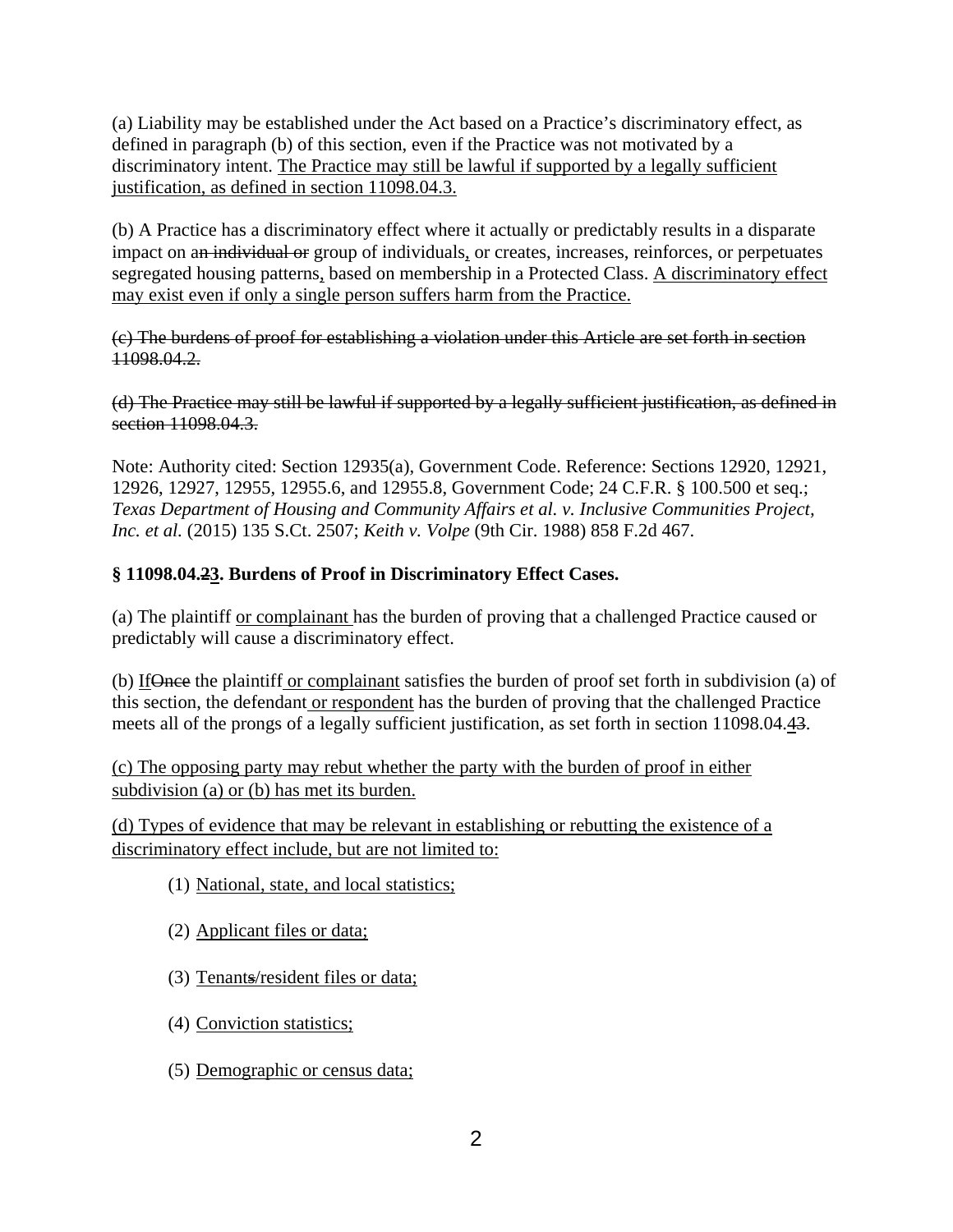- (6) Local agency data or records;
- (7) Police records and court records, including eviction data;
- (8) Survey data; and
- (9) Other relevant data.

Note: Authority cited: Section 12935(a), Government Code. Reference: Sections 12920, 12921, 12926, 12927, 12955, 12955.6, and 12955.8, Government Code; 42 U.S.C. § section 3615; 24 C.F.R. §sections 100.500 et seq.; *Texas Department of Housing and Community Affairs et al. v. Inclusive Communities Project, Inc. et al.* (2015) 135 S.Ct. 2507; *DFEH v. Merribrook Apts.*  (Nov. 9, 1988) No. 88-19 FEHC Precedential Decs. 1988-99*.*

#### **§ 11098.04.34. Legally Sufficient Justification.**

(a) A bBusiness eEstablishment with whose a Practice that has a discriminatory effect shall not be considered to have committed an unlawful housing Practice in violation of the Act if the bBusiness eEstablishment can establish that:

 $(1)$  The interest the Practice is intended designed to serve a substantial, legitimate, nondiscriminatory interest that is necessary to the operation of the business;

 $(2)$  The Practice is necessary to effectively carriesy out the identified substantial, legitimate, nondiscriminatory business interest that it is alleged to serve; and

(3) There is no feasible alternative substantial, legitimate, nondiscriminatory business interest could not be served by another Practice that would equally or better accomplish the identified business interest withhas a less discriminatory effect.

(b) In cases that do not involve a bBusiness eEstablishment, the Person or Owner whose Practice has a discriminatory effect shall not be considered to have committed an unlawful housing Practice in violation of the Act if the Person or Owner can establish that:

(1) The interest the Practice is designed to serve is necessary to achieve a substantial, legitimate, nondiscriminatory purpose of the non-Business Establishment;

(2) The Practice effectively carries out the identified purpose is sufficiently compelling to override the discriminatory effect;

(3) The identified purpose is sufficiently compelling to override the Practice is necessary to effectively carry out the substantial, legitimate, nondiscriminatory effect purpose that it is alleged to serve; and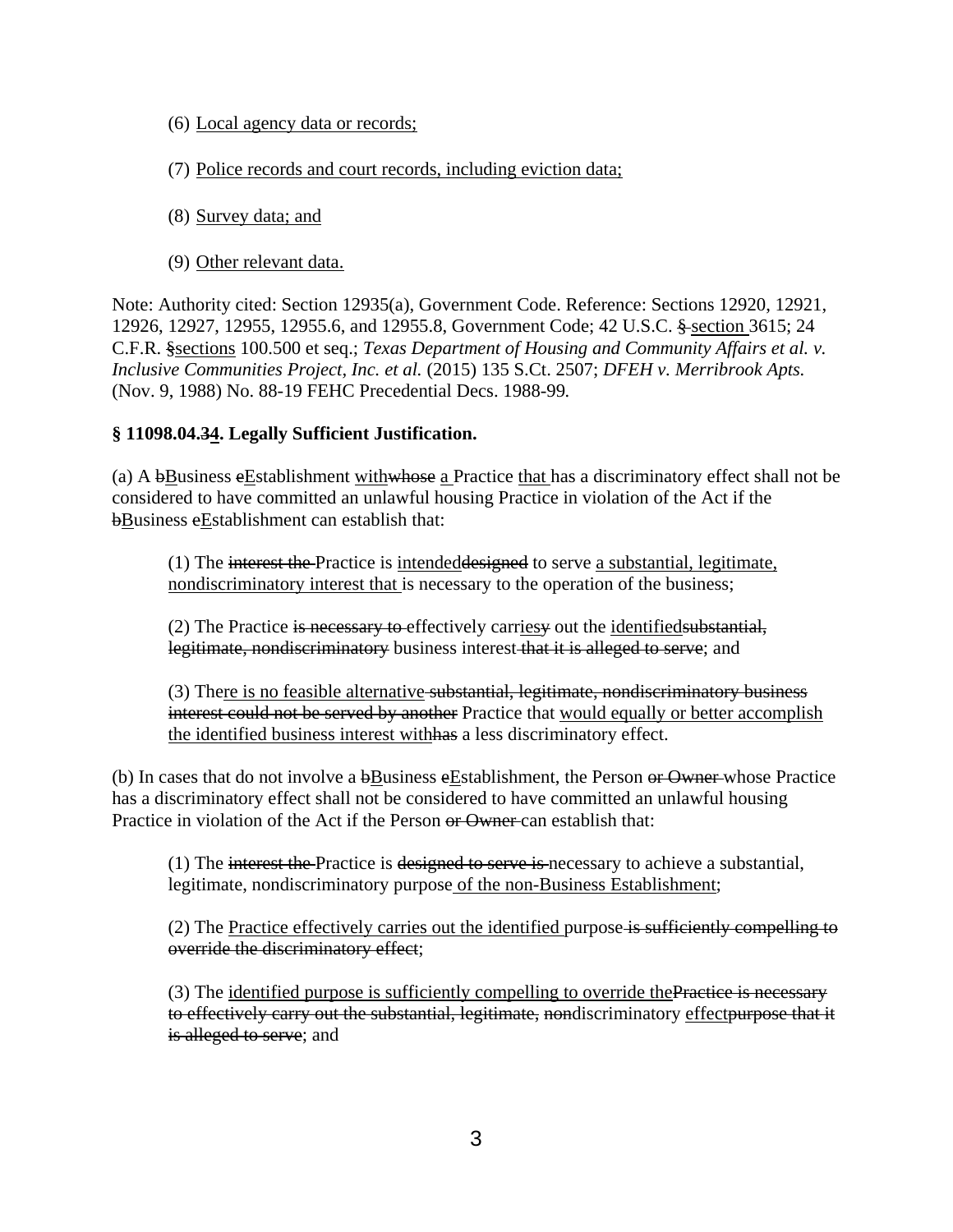(4) There is no feasible alternative Practice that would equally or better accomplish the identified purpose with substantial, legitimate, nondiscriminatory purpose could not be served by another Practice that has a less discriminatory effect.

(c) A legally sufficient justification must be supported by evidence and may not be hypothetical or speculative.

(d) The determination of whether an interest or purpose is substantial, legitimate, and nondiscriminatory requires a case-specific, fact-based inquiry. There are no interests that are *per se* substantial, legitimate, and nondiscriminatory.For purposes of this Article, the term "business establishment" shall have the same meaning as in section 51 of the Civil Code.

Note: Authority cited: Section 12935(a), Government Code. Reference: Sections 12920, 12921, 12926, 12927, 12955, 12955.6, and 12955.8, Government Code; 24 C.F.R. § sections 100.500 et seq.; *Texas Department of Housing and Community Affairs et al. v. Inclusive Communities Project, Inc. et al.* (2015) 135 S.Ct. 2507; *Keith v. Volpe* (9th Cir. 1988) 858 F.2d 467; *DFEH v. Merribrook Apts.* (Nov. 9, 1988) No. 88-19 FEHC Precedential Decs. 1988-99*.*

## **§ 11098.04.45. Relationship of Legally Sufficient Justification to Intentional Violations.**

A demonstration that a Practice is supported by a legally sufficient justification, as defined in section 11098.04.34, may not be used as a defense against a claim of intentional violationsdiscrimination under section 12955.8(a) of the Act.

Note: Authority cited: Section 12935(a), Government Code. Reference: Sections 12920, 12921, 12926, 12927, 12955, 12955.6, and 12955.8, Government Code; 24 C.F.R. § sections 100.500 et seq.; *Texas Department of Housing and Community Affairs et al. v. Inclusive Communities Project, Inc. et al.* (2015) 135 S.Ct. 2507; *Keith v. Volpe* (9th Cir. 1988) 858 F.2d 467; *Johnson v. Macy* (C.D. Cal. Nov. 16, 2015) 145 F.Supp.3d 907; *Borja–Valdes v. City and Cnty. of San Francisco* (N.D. Cal. Sep. 18, 2015) 2015 WL 5522287; *Lowe v. City of Monrovia* (9th Cir. 1985) 775 F.2d 998.

#### **§ 11098.04.56. Financial Assistance Practices with Discriminatory Effect**

(a) Practices prohibited under this section in connection with loans and financial assistance include, but are not limited to, the following:

(1) Making available, or making unavailable, the provision of Financial Assistance that results in a discriminatory effect based on membership in a Protected Class;

(2) Establishing the terms or conditions of Financial Assistance in a manner that results in a discriminatory effect based on membership in a Protected Class;

(3) Failing or refusing to provide information regarding the availability of Financial Assistance, or failing or refusing to provide information regarding application requirements, procedures or standards for the review and approval of Financial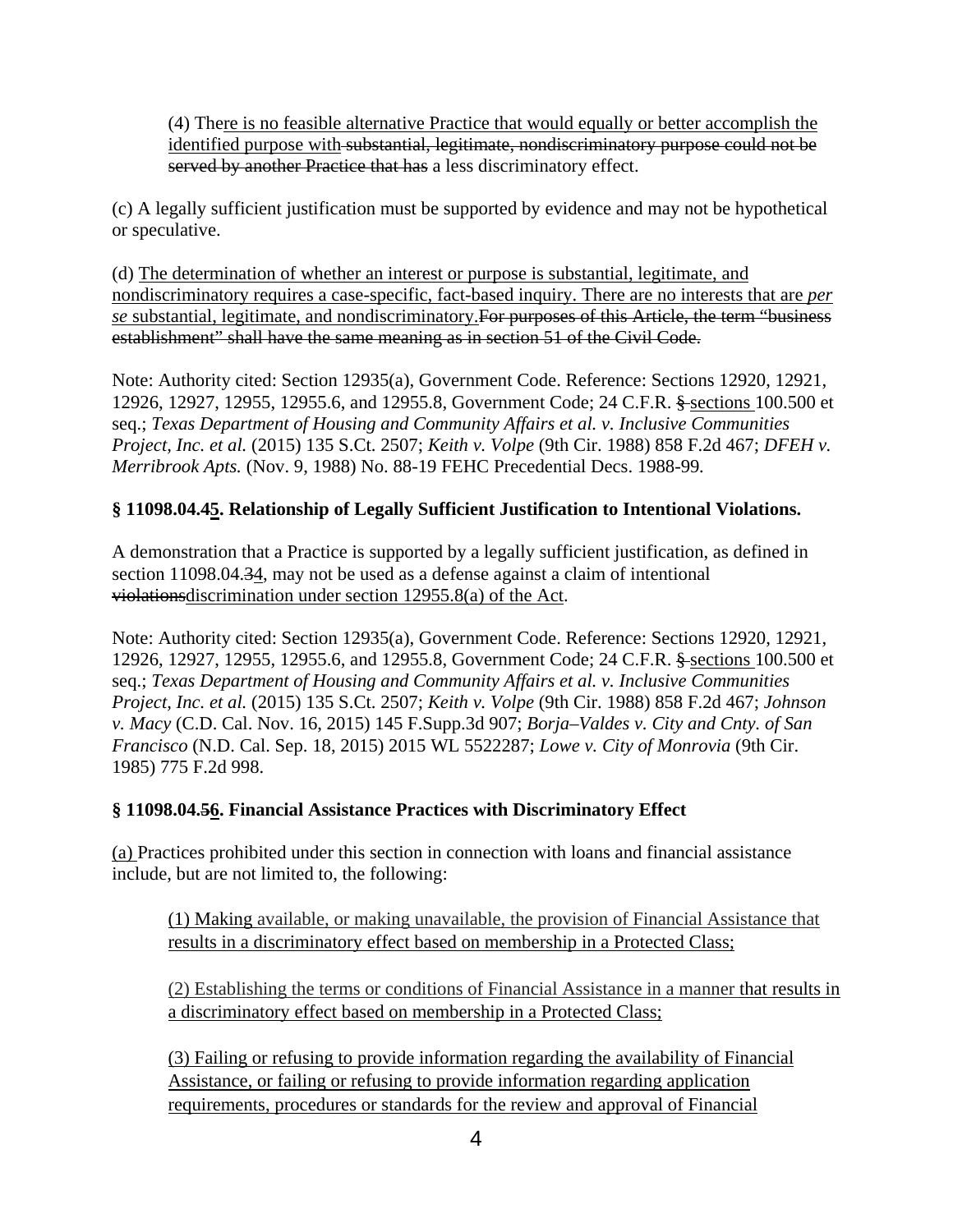Assistance, or providing information which is inaccurate or different from that provided others, that results in a discriminatory effect based on membership in a Protected Class;

(4) Imposing different terms or conditions on the availability of Financial Assistance in a manner that results in a discriminatory effect based on membership in a Protected Class;

(5) Using Practices in evaluating or in determining creditworthiness of any Person in connection with the provision of Financial Assistance, in a manner that results in a discriminatory effect based on membership in a Protected Class;

(6) Determining the type of Financial Assistance to be provided or fixing the amount, interest rate, cost, duration, or other terms or conditions for Financial Assistance in a manner that result in a discriminatory effect based on membership in a Protected Class;

(7) Servicing of Financial Assistance, or providing such servicing with different terms or conditions, in a manner that results in a discriminatory effect based on membership in a Protected Class;

(8) Subjecting a Person to harassment in a manner that has the effect of imposing different terms or conditions for the availability of Financial Assistance that results in a discriminatory effect based on membership in a Protected Class; and

(9) Conditioning the availability of Financial Assistance, or the terms or conditions thereof, on a Person's response to harassment in a manner that results in a discriminatory effect based on membership in a Protected Class.

(b) Practices in this section may also be a discriminatory Practice if they violate section 12955.8(a) of the Act and any implementing regulations by intentionally discriminating on the basis of membership in a Protected Class.

(a) Determining the type of loan or other financial assistance to be provided with respect to a Dwelling, or fixing the amount, interest rate, cost, duration, or other terms or conditions for a loan or other financial assistance for a Dwelling or which is secured by residential real estate that result in a discriminatory effect based on membership in a Protected Class; and

(b) Servicing of loans or other financial assistance with respect to Dwellings, servicing of loans or other financial assistance which is secured by residential real estate, or providing such loans or financial assistance with other terms or conditions that results in a discriminatory effect based on membership in a Protected Class.

Note: Authority cited: Section 12935(a), Government Code. Reference: Sections 12920, 12921, 12926, 12927, 12955, 12955.6, and 12955.8, Government Code; 24 C.F.R. § sections 100.120 et seq.; 24 C.F.R. § sections 100.500 et seq.

## **§ 11098.04.67. Residential Real Estate-Related Practices with Discriminatory Effect**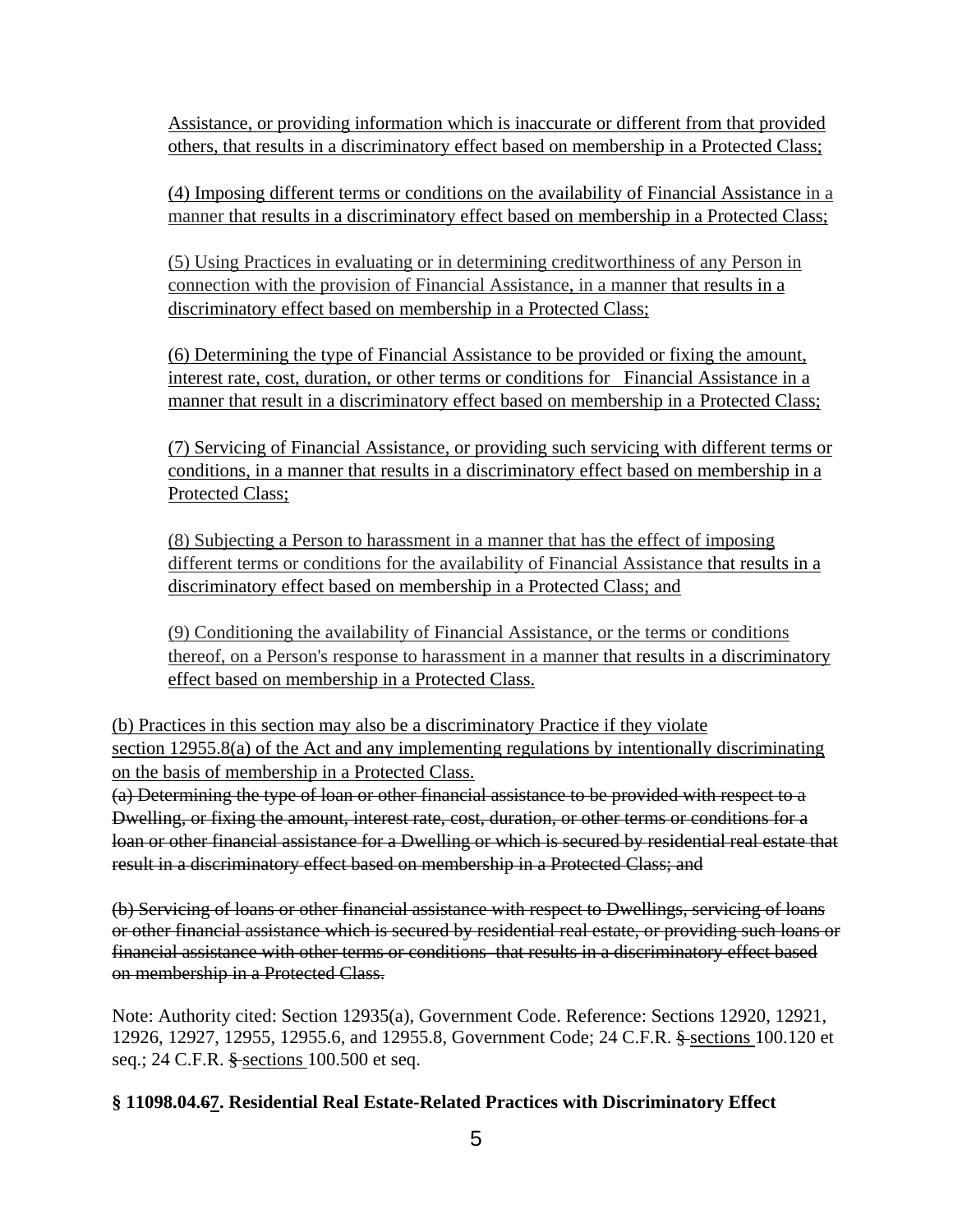(a) Practices prohibited under this section in connection with a residential real estate-related transaction include, but are not limited to, the following:

(1) Making available, or making unavailable, a Residential Real Estate-related transaction in a manner that results in a discriminatory effect based on membership in a Protected Class;

(2) Establishing the terms or conditions of a Residential Real Estate-related transaction in a manner that results in a discriminatory effect based on membership in a Protected Class;

(3) Failing or refusing to provide information regarding a Residential Real Estate-related transaction or the availability of Financial Assistance in connection therewith, or failing or refusing to provide information regarding application requirements, procedures or standards for the review and approval of the Residential Real Estate-related transaction or Financial Assistance in connection therewith, or providing information which is inaccurate or different from that provided others, that results in a discriminatory effect based on membership in a Protected Class;

(4) Imposing different terms or conditions on the availability of a Residential Real Estaterelated transaction in a manner that results in a discriminatory effect based on membership in a Protected Class;

(5) Using Practices in evaluating or in determining creditworthiness in connection a Residential Real Estate-related transaction in a manner that results in a discriminatory effect based on membership in a Protected Class;

(6) Determining the price or other terms or conditions in connection with a Residential Real Estate-related transaction in a manner that results in a discriminatory effect based on membership in a Protected Class;

(7) Providing, failing to provide, or discouraging the receipt of Financial Assistance in connection with a Residential Real Estate-related transactions in a manner that results in a discriminatory effect based on membership in a Protected Class;

(8) Subjecting a Person to harassment that affects a Residential Real Estate-related transaction, in a manner that results in a discriminatory effect based on membership in a Protected Class; and

(9) Conditioning the availability of a Residential Real Estate-related transaction, or the terms or conditions thereof, on a Person's response to harassment in a manner that results in a discriminatory effect based on membership in a Protected Class.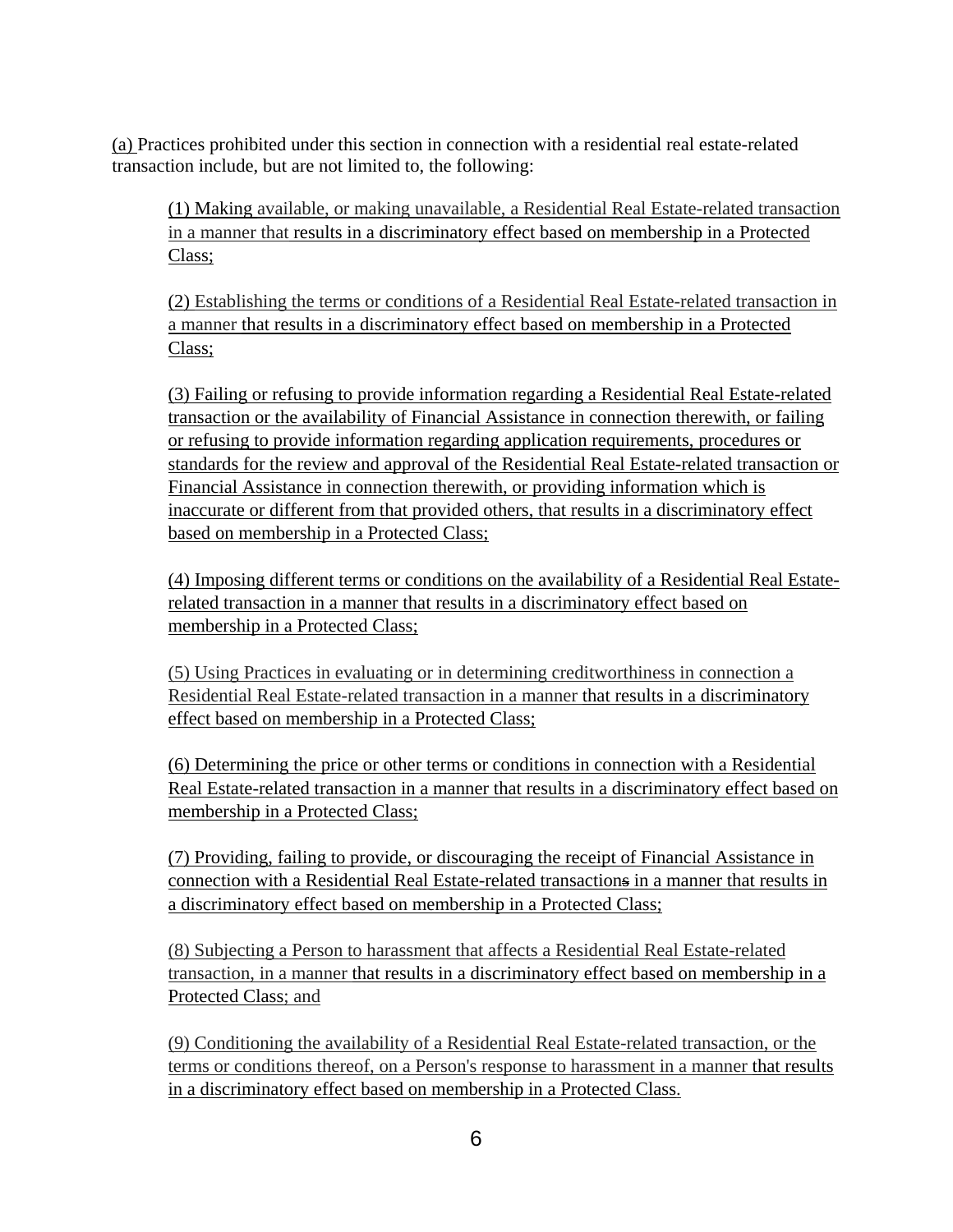(b) Practices in this section may also be a discriminatory Practice if they violate section 12955.8(a) of the Act and any implementing regulations by intentionally discriminating on the basis of membership in a Protected Class.

(a) Failing or refusing to provide to any individual information regarding the availability of loans or other financial assistance, application requirements, procedures or standards for the review and approval of loans or financial assistance, or providing information which is inaccurate or different from that provided others, that result in a discriminatory effect based on membership in a Protected Class; and

(b) Providing, failing to provide, or discouraging the receipt of loans or other financial assistance in a manner that discriminates in their cost, rate of denial, or terms and conditions, or otherwise discriminates in their availability, that result in a discriminatory effect based on membership in a Protected Class.

Note: Authority cited: Section 12935(a), Government Code. Reference: Sections 12920, 12921, 12926, 12927, 12955, 12955.6, and 12955.8, Government Code; 24 C.F.R. § sections 100.120 et seq.; 24 C.F.R. sections§ 100.500 et seq.

#### **Article 14. Discrimination in Land Use Practices**

#### **§ 11098.14.1. Definitions.**

(a) "Public Land Use Practices" include all government Practicesregulation of land use in connection with Residential Real Estate or existing or proposed Dwellingshousing, including, but not limited to:

(1) Adoption, modification, implementation or rescission of single or multiple ordinances, resolutions, actions, policies, permits, or decisions, including authorizations, denials, and approvals of zoning, land use permits, variances, and allocations, or provision or denial of facilities or services;

(2) Other actions authorized under the California Planning and Zoning Law (Title 7 (commencing with section 65000)), California Redevelopment Law (Health & Safety Code Sec.33320 et seq.), "Redevelopment Dissolution Law" (Division 24, Parts 1.8, 1.85 and 1.87), the Ellis Act (Gov't Code §7060), the Mobilehome Residency Law (Civ. Code §798 et seq.), the Mobilehome Parks Act (Health and Safety Code §18200 et seq.), the California Relocation Assistance Act (Gov't Code §7260 et seq.), the Surplus Lands Act (Gov't Code §54220 et seq.), State Housing Law (Health and Safety Code §17910 et seq., Gov't Code §65580, *et seq.*) and other federal and state laws regulating the development, transfer, disposition, demolition, and regulation of Residential Real Estate or existing or proposed Dwellings, and the provision of public facilities and services and other Practices that affect infrastructure, municipal services and community amenities in connection with Residential Real Estate and existing or proposed dwelling;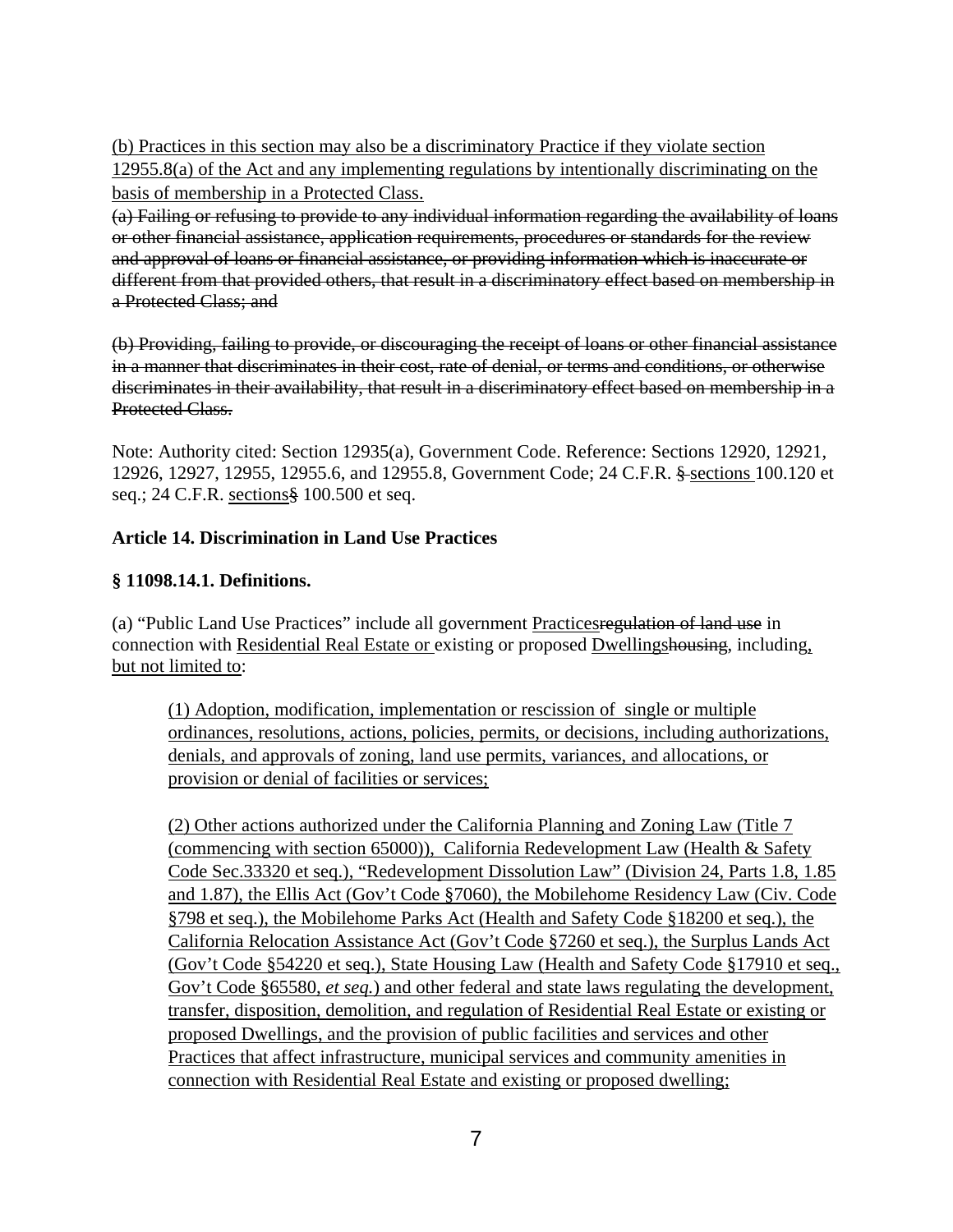(3) All regulation that could affect the feasibility, affordability, or the condition of Residential Real Estate or existing or proposed Dwellings;

(4) Allocation or provision of municipal services in connection with Residential Real Estate or existing or proposed Dwellings, such as water, sewer, and emergency services, and other services;

(5) Permitting of facilities or services that affect Residential Real Estate or existing or proposed Dwellings;

(6) Adoption, modification or implementation of housing-related programs, which include but are not limited to activities where a governmental entity, in whole or in part, owns, finances, develops, constructs, alters, operates, or demolishes a Dwelling, or where such activities are done in connection with a program administered by  $\frac{1}{\sqrt{1-\epsilon}}$ , or on behalf of, a governmental entity, directly or through contractual, licensing, or other arrangements; and

(7) Other Practices related to regulation of land use.

(1) Ordinances, resolutions, actions, policies, decisions, authorizations, denials, approvals, zoning, use permits, variances, and other actions authorized under the California Planning and Zoning Law (Title 7 (commencing with section 65000)), the California Redevelopment Law (Health & Safety Code Sec.33320 et seq.), and other federal and state laws regulating the development and transfer of property;

(2) Other Practices related to regulation of land use; and

(3) Adoption or implementation of housing programs.

(b) "Private Land Use Practices" include all non-governmental Practices in connection with development and land use related to Residential Real Estate and existing and proposed Dwellings, including, but not limited to:all private contractual regulation of property, including covenants, deed restrictions, and other constraints on transfer or use of property, whether or not recorded with a county.

(1) Rehabilitation, transfer, conversion, demolition and development;

(2) Regulations and rules governing use of property and its occupants;

(3) Provision or denial of services or facilities and land use that affect the use and enjoyment of Residential Real Estate and existing and proposed Dwellings;

(4) Covenants, deed restrictions, and other conditions or constraints on transfer or use of property, whether or not recorded with a county; and

(5) Other actions that make housing unavailable.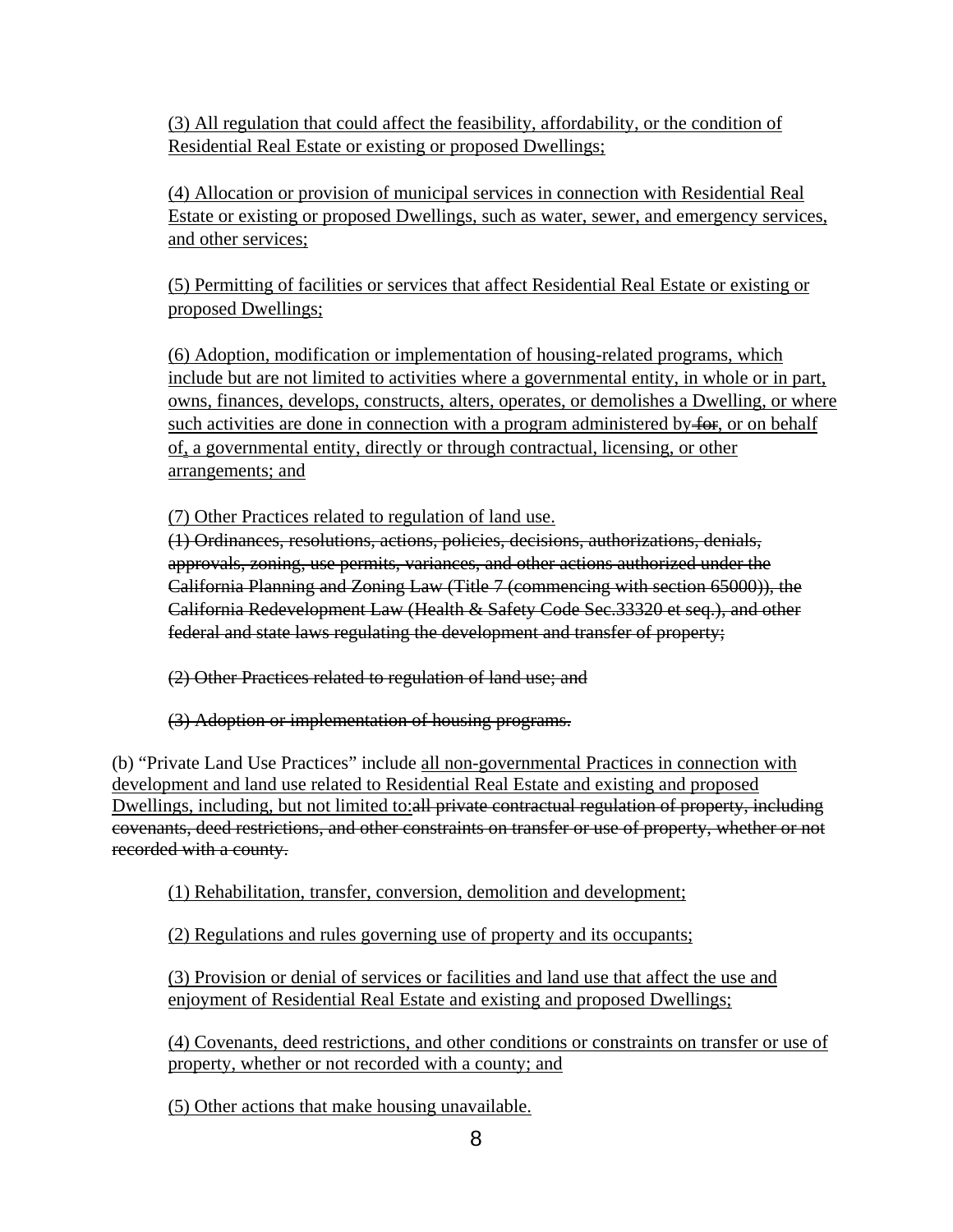(c) The terms "Public Land Use Practices" and "Private Land Use Practices include a single action, multiple actions, and failure or failures to act.

Note: Authority cited: Section 12935(a), Government Code. Reference: Sections 12920, 12921, 12926, 12927, 12955, 12955.6, 12955.8, 12956.1, 12956.2, Government Code.

## **§ 11098.14.2. Discrimination in Land Use Practices and Housing Programs Prohibited**

(a) It shall be unlawful for any Person to engage in any Public or Private Land Use Practice that intentionally discriminates pursuant to Government Code section 12955.8(a) and any implementing regulations based on membership in a Protected Class, or that has a discriminatory effect pursuant to Article 4 on members of a Protected Class, including, but not limited to, a Practice that does any of the following in connection with Residential Real Estate or existing or proposed Dwellings:

(1) Denies, restricts, conditions, adversely impacts, or renders infeasible the enjoyment of residence, land ownership, tenancy, or any other land use benefit related to housing opportunities;

(2) Makes housing opportunities unavailable or denies Dwellings to individuals or intended occupants of Dwellings;

(3) Imposes different requirements than generally imposed that deny, restrict, condition, adversely impact, or render infeasible housing opportunities or the enjoyment of residence, land ownership, tenancy, or any other land use benefit related to Residential Real Estate or existing or proposed Dwellings;

(4) Provides different, limited, or no governmental infrastructure, facilities, or services, such as water, sewer, garbage collection, code enforcement, or other municipal services, in connection with the enjoyment of residence, land ownership, tenancy, or any other land use benefit related to residential use or in connection with Residential Real Estate or existing or proposed Dwellings, or otherwise makes unavailable such infrastructure, facilities or services;

(5) Denies, restricts, conditions, adversely impacts, or renders infeasible the use of privileges, services, or facilities associated with Residential Real Estate or existing or proposed Dwellings, or otherwise makes unavailable such privileges, services or facilities;

(6) Uses, approves of, or implements restrictive covenants, including provisions in governing documents of common interest developments, that restrict sale or use of property on the basis of a Protected Class, or the intended occupancy of any Dwelling by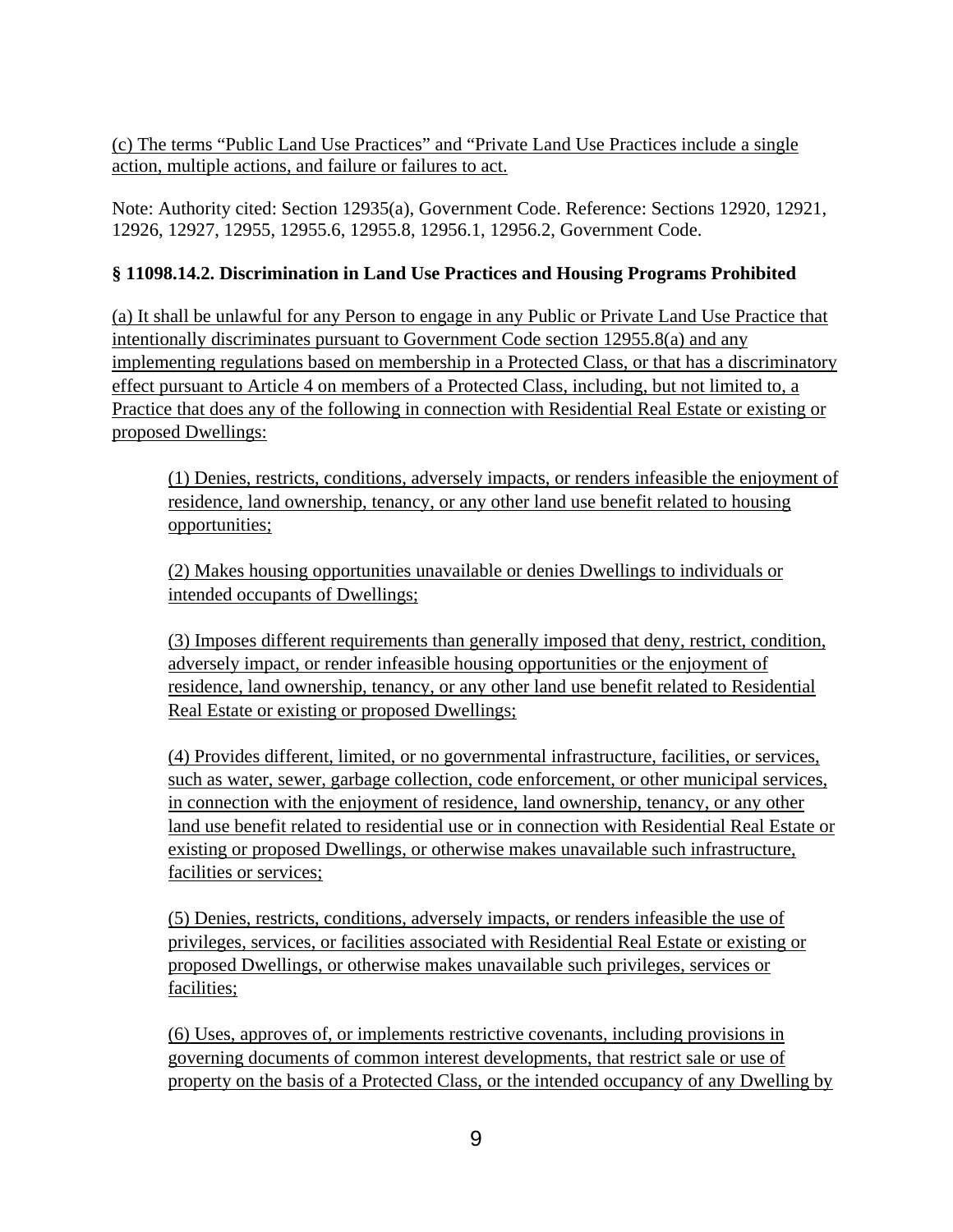individuals in a Protected Class, regardless of whether accompanied by a statement that the restrictive covenant is repealed or void;

(7) In the adoption, operation or implementation of housing-related programs, denies, restricts, adversely impacts, conditions, or renders infeasible the enjoyment of residence, land ownership, tenancy, or any other land use benefit related to residential use, or in connection with Residential Real Estate or existing or proposed Dwellings;

(8) Refuses or fails to make reasonable accommodations in Public or Private Land Use Practices or services related to the enjoyment of residence, land ownership, tenancy, or any other land use benefit related to residential use, or in connection with Residential Real Estate or existing or proposed Dwellings, including charging a fee for seeking or processing a reasonable accommodation, or using a variance or conditional use permit process rather than a reasonable accommodation process to respond to a request for a reasonable accommodation if the process takes into consideration different criteria or uses different processes than those required for consideration as a reasonable accommodation;

(9) Refuses or fails to make or allows to be made reasonable modifications in a Dwelling when such modifications are required by law;

(10) Results in the location of toxic, polluting, and/or hazardous land uses in a manner that denies, restricts, conditions, adversely impacts, or renders infeasible the enjoyment of residence, land ownership, tenancy, or any other land use benefit related to residential use, or in connection with Residential Real Estate or existing or proposed Dwellings; or

(11) Denies, restricts, conditions, adversely impacts, or renders infeasible the enjoyment of residence, land ownership, tenancy, or any other land use benefit related to residential use, or in connection with Residential Real Estate or existing or proposed Dwellings or otherwise makes housing opportunities unavailable on the basis of an individual's or individuals' ability to speak, read or understand the English language.

(b) Where a Public or Private Land Use Practice reflects acquiescence to the bias, prejudices or stereotypes of the public, members of the public, or organizational members, intentional discrimination may be shown even if officials or decision-makers themselves do not hold such bias, prejudice or stereotypes. This is a case-specific analysis.

(c) Adoption, application or implementation of a facially neutral policy may violate the law if done in a manner that violates Government Code section 12955.8(a) and any implementing regulations by intentionally discriminating on the basis of membership in a Protected Class or in a manner that has a discriminatory effect based on membership in a Protected Class in violation of section 11098.04.2.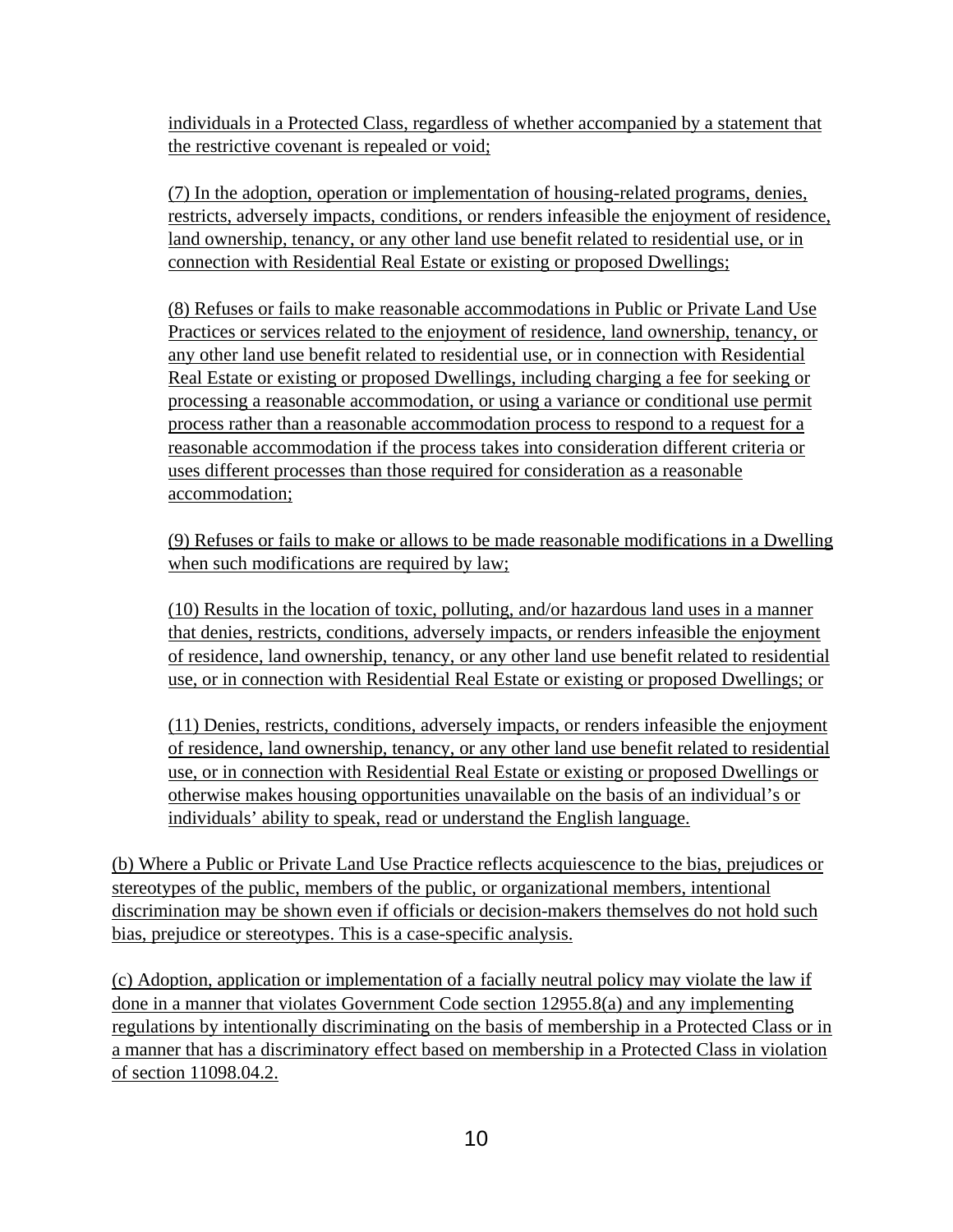Except as specifically provided in other statutes regulating land use practices, housing, and housing programs, and where those statutes are not in violation of federal fair housing laws, it shall be unlawful for the State, a city, county, city and county, any other local government agency, or any other Person or Owner, to do any of the following:

(a) Enact or implement Public or Private Land Use Practices that restrict or deny residence, land ownership, tenancy, or any other land use benefit or housing opportunities, or otherwise make housing opportunities unavailable or deny Dwellings to individuals because of membership in a Protected Class or the intended occupancy of any Dwelling by individuals in a Protected Class;

(b) Deny, restrict, condition, or render infeasible the enjoyment of residence, land ownership, tenancy, or any other land use benefit related to housing opportunities, or otherwise make housing opportunities unavailable or deny Dwellings to individuals because of membership in a Protected Class or the intended occupancy of any Dwelling by individuals in a Protected Class;

(c) Deny, condition, or make Public or Private Land Use decisions or authorizations, or impose different requirements than generally imposed, that restrict or deny housing opportunities or the enjoyment of residence, land ownership, tenancy, or any other land use benefit related to residential use, or that otherwise make housing opportunities unavailable or deny Dwellings to individuals because of membership in a Protected Class or the intended occupancy of any Dwelling by individuals in a Protected Class;

(d) Enact or implement Practices that provide different, limited, or no governmental services such as water, sewer, garbage collection, code enforcement, or other municipal services in connection with the enjoyment of residence, land ownership, tenancy, or any other land use benefit related to residential use or in connection with a Dwelling, or otherwise make unavailable such services, because of membership in a Protected Class or the intended occupancy of any Dwelling by individuals in a Protected Class;

(e) Limit the use of privileges, services, or facilities associated with a Dwelling, or otherwise making unavailable such privileges, services or facilities because of membership in a Protected Class or the intended occupancy of any Dwelling by individuals in a Protected Class;

(f) Use, approve of, or implement restrictive covenants that restrict sale or use of property on the basis of a Protected Class, or the intended occupancy of any Dwelling by individuals in a Protected Class, regardless of whether accompanied by a statement that the restrictive covenant is repealed or void;

(g) Enact, implement, or operate housing programs or Practices that restrict or deny the enjoyment of residence, land ownership, tenancy, or any other land use benefit related to residential use, or in connection with a Dwelling or otherwise make housing opportunities unavailable or deny Dwellings to individuals because of membership in a Protected Class, or the intended occupancy of any Dwelling by individuals in a Protected Class;

(h) Refuse or fail to make reasonable accommodations in Public Land Use Practices, or ordinances, rules, policies, Practices or services related to the enjoyment of residence, land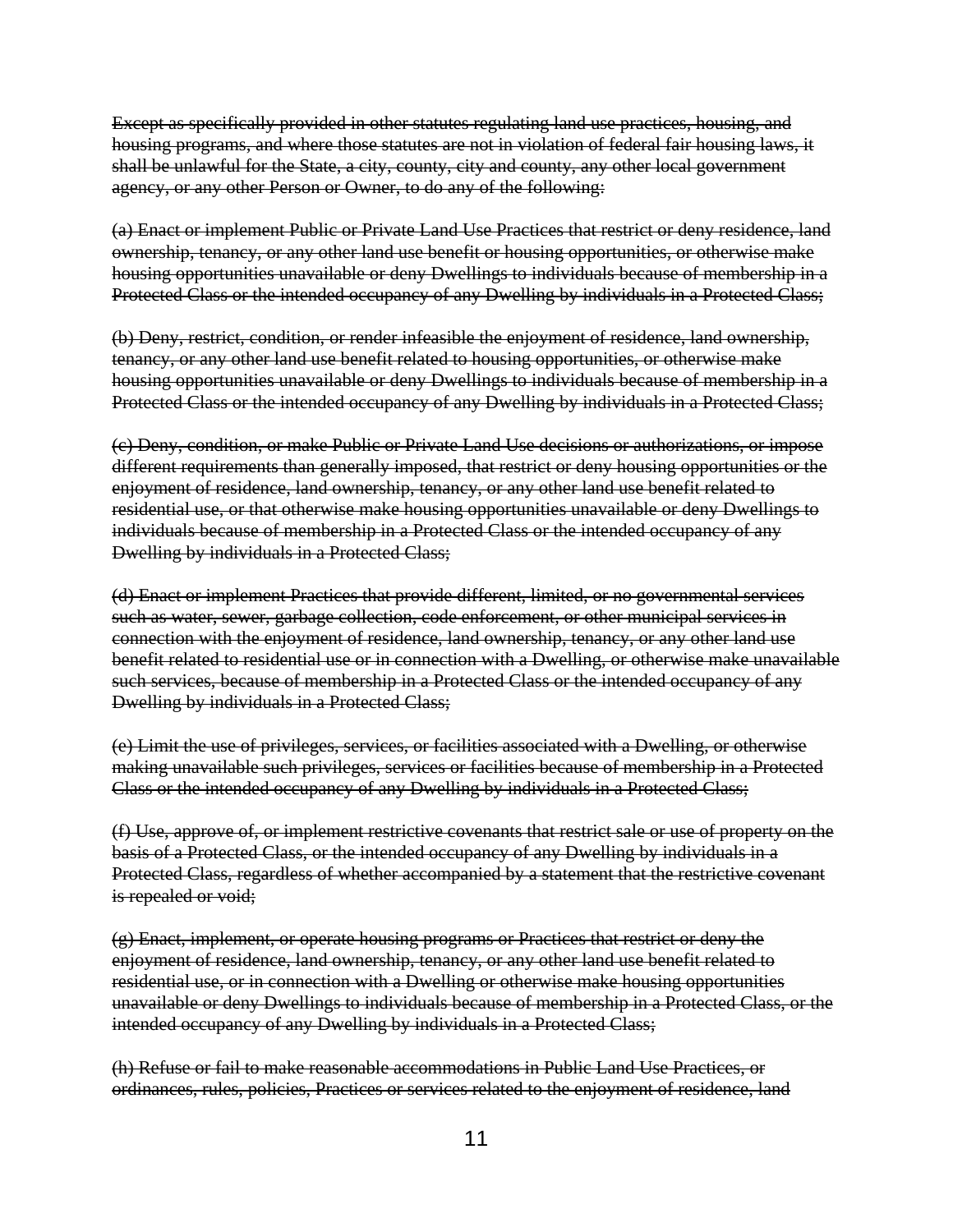ownership, tenancy, or any other land use benefit related to residential use, or in connection with a Dwelling, pursuant to section 11098.26, including charging a fee for seeking or processing a reasonable accommodation, or using a variance or conditional use permit process rather than a reasonable accommodation process to respond to a request for a reasonable accommodations, if the process takes into consideration different criteria or processes than those required for consideration as a reasonable accommodation; and

(i) Refuse or fail to make reasonable modifications in housing programs or Dwellings when such modifications are required by law.

Note: Authority cited: Section 12935(a), Government Code. Reference: Sections 12920, 12921, 12926, 12927, 12955, 12955.6, 12955.8, 12956.1, and 12956.2, Government Code; 24 C.F.R. § sections 100.70 et seq.; 24 C.F.R. § sections 100.500 et seq.; *Turning Point, Inc. v. City of Caldwell* (9th Cir. 1996) 74 F.3d 941; *Broadmoor San Clemente Homeowners v. Nelson* (1994) 25 Cal.App.4th 1*; Hall v. Butte Home Health* (1997) 60 Cal.App.4th 308.

#### **§ 11098.14.3. Land Use Practices with Discriminatory Effect**

Even if no discriminatory intent is shown, Practices prohibited under section 11098.14.2 shall be unlawful if they have a discriminatory effect on the basis of membership in a Protected Class unless a legally sufficient justification applies, pursuant to Article 4.

Note: Authority cited: Section 12935(a), Government Code. Reference: Sections 12920, 12921, 12926, 12927, 12955, 12955.6, 12955.8, 12956.1, and 12956.2, Government Code; 24 C.F.R. § sections 100.70 et seq.; 24 C.F.R. § sections 100.500 et seq.; *Texas Department of Housing and Community Affairs et al. v. Inclusive Communities Project, Inc. et al.* (2015) 135 S.Ct. 2507; *Keith v. Volpe* (9th Cir. 1988) 858 F.2d 467.

## **§ 11098.14.4. Specific Practices Related to Land Use Practices**

To the extent that Public or Private Land Use Practices identified in this section require conduct that violates other provisions of the Act and this subchapter, or otherwise restrict or deny residence, land ownership, tenancy, or any other land use benefit or housing opportunities, or otherwise make housing opportunities unavailable or deny Dwellings to individuals because of membership in a Protected Class or the intended occupancy of any Dwelling by individuals in a Protected Class, or have a discriminatory effect on the basis of membership in a Protected Class, they shall be unlawful unless a legally sufficient justification applies. Those Practices include, but are not limited to, actions to enact, modify, enforce, or implement:

(a) Practices requiring Persons to take actions against individuals based upon broad definitions of nuisance activities or unlawful conduct, or mandating initiation of eviction procedures against tenants or occupants;

(b) Practices requiring Persons to use specified Criminal History Records in their Business Enterprises, prohibiting Persons from renting or engaging in transactions covered by this Act on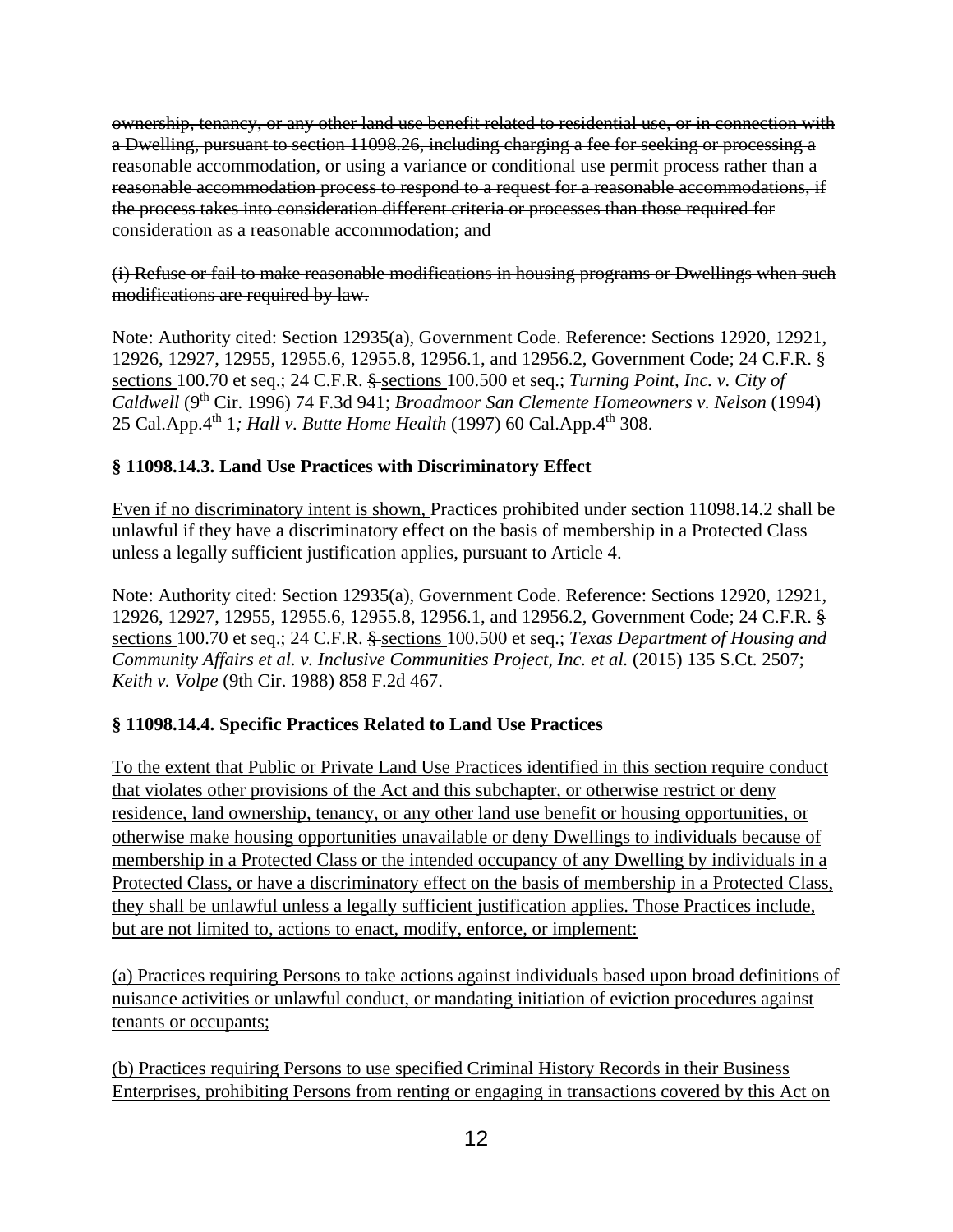the basis of specified Criminal Convictions, or mandating initiation of eviction proceedings against tenants and occupants arrested, suspected or convicted of crimes;

(c) Practices requiring Persons to take actions against individuals based upon their calls to emergency services or visits to the property by emergency services;

(d) Practices requiring Persons to take actions against individuals based on information related to immigration status or legal residency or otherwise related to enforcement of laws related to immigration. Activities required by federal law or court order are exempt from this provision; and

(e) Practices that violate, or mandate that other Persons violate, Article 18. It shall be an unlawful public land use practice to:

(a) Enact or enforce ordinances or practices requiring owners or persons to take actions against individuals based upon broad definitions of nuisance or unlawful conduct to the extent that such ordinances or practices restrict or deny residence, land ownership, tenancy, or any other land use benefit or housing opportunities, or otherwise make housing opportunities unavailable or deny dwellings to individuals because of membership in a protected class or the intended occupancy of any dwelling by individuals in a protected class, or have a discriminatory effect on the basis of membership in a Protected Class, unless a legally sufficient justification applies, pursuant to Article 4.

Note: Authority cited: Section 12935(a), Government Code. Reference: Sections 12920, 12921, 12926, 12927, 12955, 12955.6, 12955.8, 12956.1, and 12956.2, Government Code; 24 C.F.R. §sections 100.70 et seq.; 24 C.F.R. § sections 100.500 et seq.

## **Article 18. Consideration of Criminal History Information in Housing**

## **§ 11098.18.1. Definitions**

(a) "Arrest" shall mean a record from any jurisdiction that does not result in a conviction and includes information indicating that an individual has been questioned, apprehended, taken into custody or detained, or held for investigation by a law enforcement, police, military, or prosecutorial agency, and/or charged with or indicted for any felony, misdemeanor or other criminal offense.

(b) "Criminal Conviction" shall mean a record from any jurisdiction that includes information indicating that an individual has been convicted of a felony or misdemeanor, other than criminal determinations explicitly excluded by section 11098.18.8.

(c) "Criminal History Information" refers to any federal, state or local public record, investigative consumer reports, and other compilations, reports, or other formats based on information in public records which include individual identifiers and describe an individual's arrests and subsequent dispositions. For purposes of this Article, Persons shall only seek, consider and use information on criminal convictions in compliance with section 11098.18.8.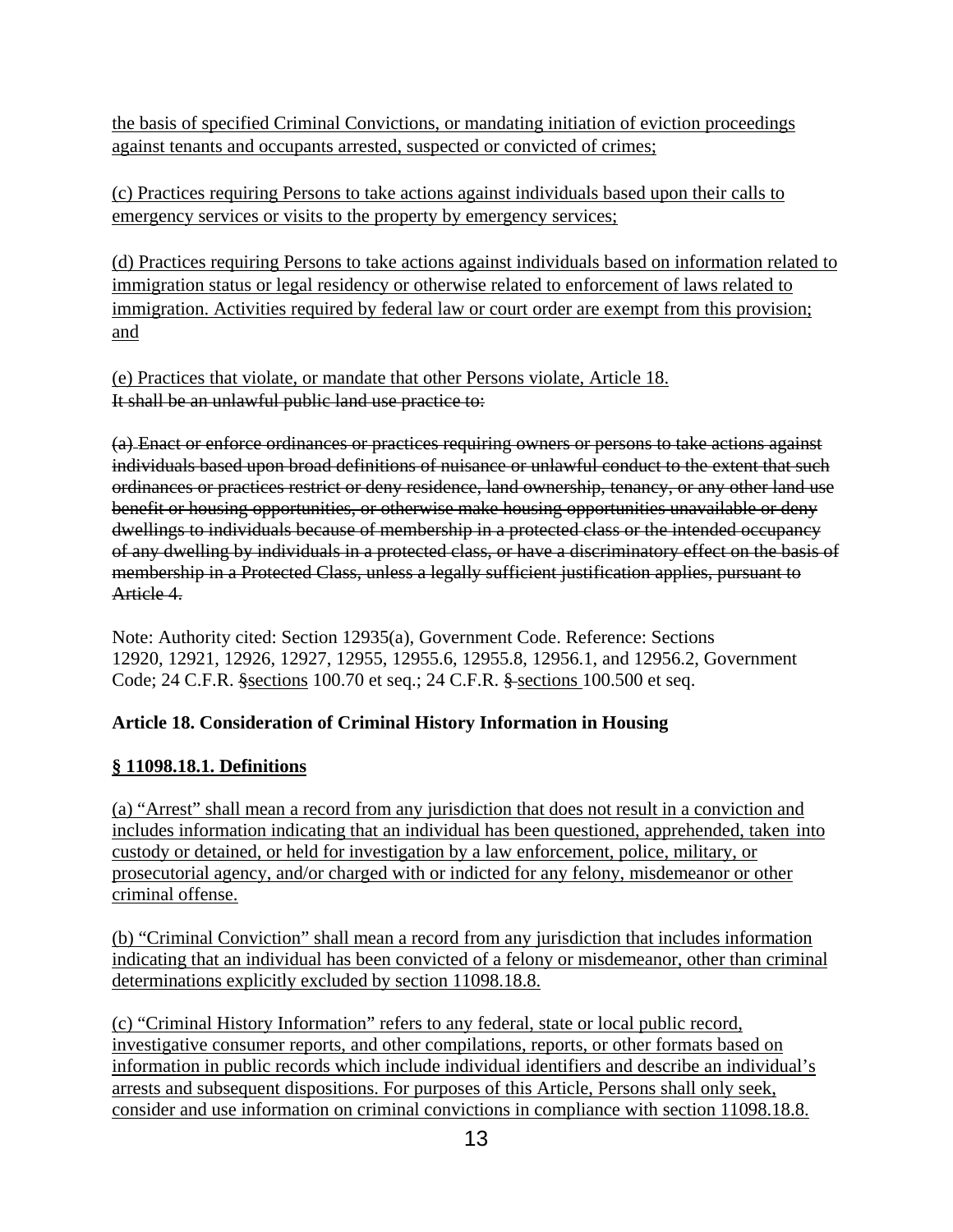(d) "Directly Related Conviction" means the conduct underlying the Criminal Conviction has a direct and specific negative bearing on the identified interest supporting the Practice, in other words, that not taking adverse action against individuals with such convictions would pose a demonstrable risk to the achievement of the identified interest.

Note: Authority cited: Section 12935(a), Government Code 12920, 12921, 12927, 12955, and 12955.8, Government Code.

## **§ 11098.18.2. Prohibited Uses of Criminal History Information.**

(a) Any Practice of a Person that includes seeking information about, consideration of, or use of Criminal History Information is unlawful if:

(1) It has a discriminatory effect under section 11098.18.3;

(2) It constitutes intentional discrimination under section 11098.18.6;

(3) It constitutes a discriminatory statement under section 11098.18.7; or

(4) It relates to information specifically prohibited under section 11098.18.8.

(b) Subject to the requirements in this Article, Persons who choose to seek, consider or use Criminal History Information for decisions or actions covered by the Act may either:

(1) Establish a Practice that uses a "bright line" policy (that is, categorical exclusions that do not consider individualized circumstances);

(2) Establish a Practice that conducts an individualized assessment of an individual's circumstances; or

(3) Establish a Practice that combines a "bright line" policy with an individualized assessment of an individual's circumstances.

Note: Authority cited: Section 12935(a), Government Code. Reference: Sections 12920, 12921, 12927, 12955, and 12955.8, Government Code.

## **§ 11098.18.13. Discriminatory Effect of Criminal History Information.**

Any Practice of a Person or Owner that includes the use of, inquiries about, or solicitation of information about criminal historyseeking, considering, or using Criminal History Information is unlawful if it has a discriminatory effect under section 11098.18.4, unless a legally sufficient justification applies under Article 4 and Government Code section 11098.18.52955.8.

Note: Authority cited: Section 12935(a), Government Code. Reference: Sections 12920, 12921, 12927, 12955, and 12955.8, Government Code.

## **§ 11098.18.2. Discriminatory Statements Regarding Criminal History**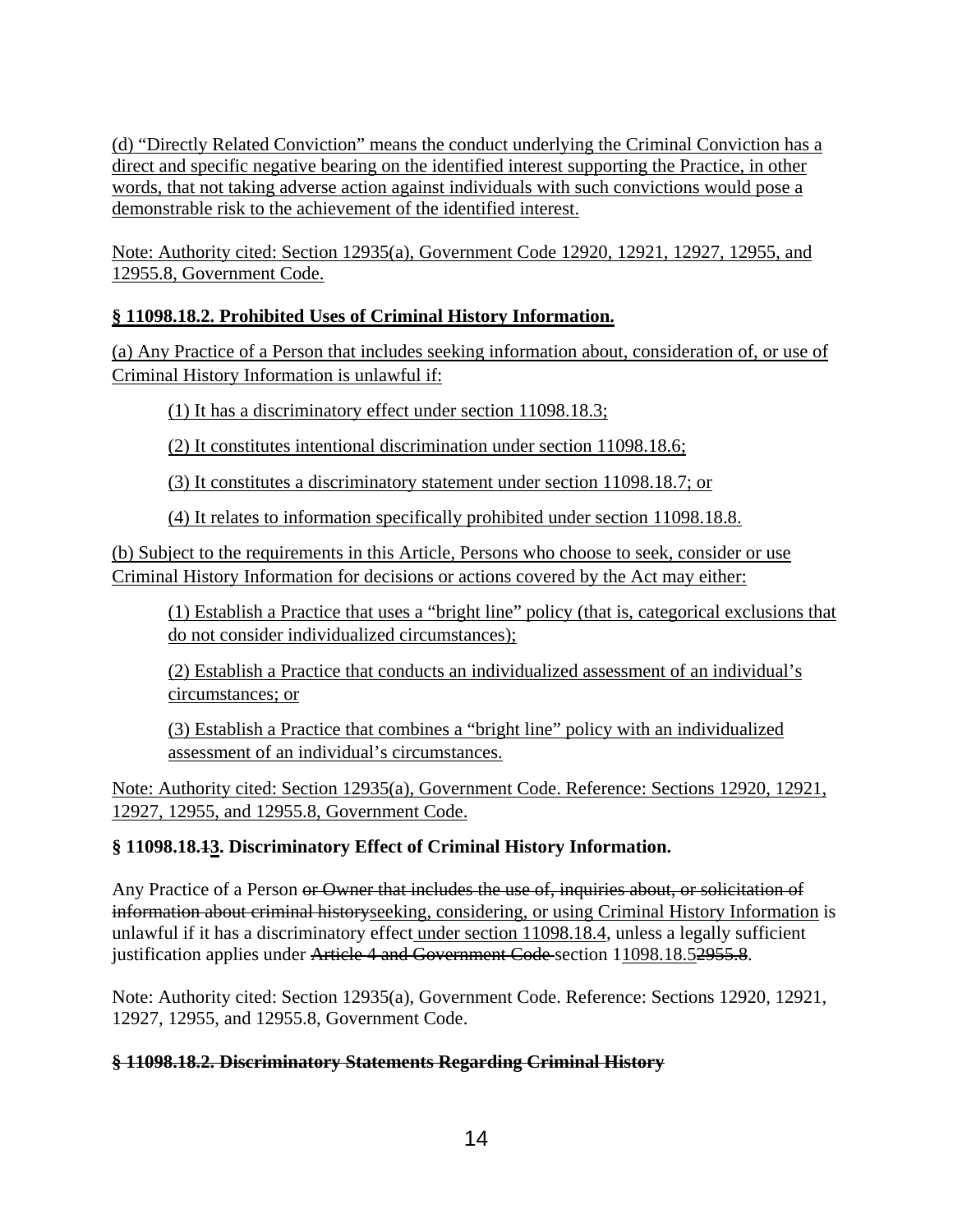A notice, advertisement, application, or other written or oral statement regarding criminal history or criminal records that conflicts with the provisions in this Article and Article 4 shall be a violation of the Act.

Note: Authority cited: Section 12935(a), Government Code. Reference: Sections 12920, 12921, 12926, 12927, 12955, and 12955.6, Government Code; 24 C.F.R. § 100.500 et seq.

#### **§ 11098.18.34. Plaintiff's Burden of Proof in Discriminatory Effects Cases Related to Criminal History Information.**

The burdens of proof in discriminatory effect cases under this Article shall be those set out in section 11098.04.3.

(a) Overbroad or arbitrary inquiries into or use of criminal history information in housing may have a discriminatory effect on members of Protected Classes. A discriminatory effect may be established through the use of conviction statistics or by any other evidence that establishes a discriminatory effect.

(b) State or national level statistics showing substantial disparities in the conviction records of individuals based on membership in a Protected Class are presumptively sufficient to establish a discriminatory effect of a Practice under Article 4, unless there is a reason to expect a markedly different result after accounting for any particularized circumstances such as the relevant geographic area for the applicant pool, the types of convictions being considered, or the particular type of housing or housing related service. Regardless of the data used, determining whether a Practice results in a discriminatory effect is ultimately a fact-specific and case-specific inquiry.

Note: Authority cited: Section 12935(a), Government Code. Reference: Sections 12920, 12921, 12927, 12955, and 12955.8, Government Code; *Dothard v. Rawlinson* (1977) 433 U.S. 321; *Texas Dept. of Housing and Community Affairs v. Inclusive Communities Project, Inc., 135 S.* Ct. 2507 (2015).

## **§ 11098.18.45. Establishing a Legally Sufficient Justification Relating to Criminal History Information**

(a) Persons with a Practice of seeking, considering or using Criminal History Information that has a discriminatory effect on individuals in Protected Classes must establish that the Practice complies with this Article and meets all of the prongs of a legally sufficient justification under Article 4.

(b) Business Establishment: A Business Establishment whose Practice has a discriminatory effect shall not be considered to have committed an unlawful housing Practice in violation of the Act if the Business Establishment can establish that:

(1) The Practice is intended to serve a substantial, legitimate, nondiscriminatory interest, such as the safety of its residents, employees, or property, that is necessary to the operation of the business;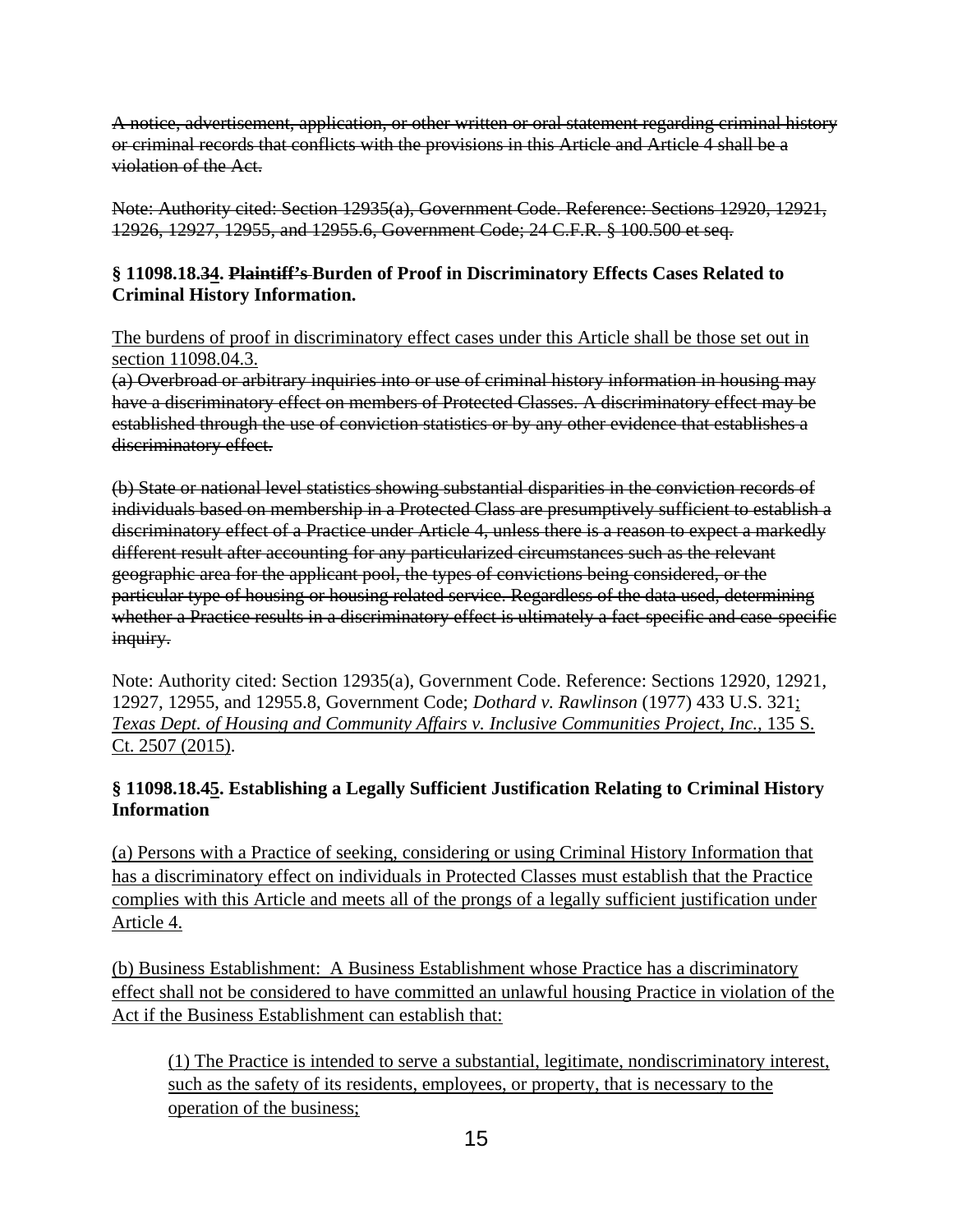(2) The Practice effectively carries out the identified business interest. This prong requires that the Practice limit seeking, consideration and use of Criminal History Information to Directly Related Convictions. To demonstrate direct relatedness, a Practice may take into account the nature and severity of the Criminal Convictions and the amount of time that has passed since the criminal conduct occurred. For example, a recent Criminal Conviction for residential arson could be directly related to the risk that a person may injure other residents or property, while a ten-year old conviction for a non-alcohol related traffic offense would not likely be directly related to fulfilling financial obligations; and

(3) There is no feasible alternative Practice that would equally or better accomplish the identified business interest with a less discriminatory effect.

(c) Non-Business Establishment: In cases that do not involve a Business Establishment, the Person whose Practice has a discriminatory effect shall not be considered to have committed an unlawful housing Practice in violation of the Act if the Person can establish that:

(1) The Practice is necessary to achieve a substantial, legitimate, nondiscriminatory purpose of the non-Business Establishment;

(2) The Practice effectively carries out the identified purpose. This prong requires that the Practice limit seeking, consideration and use of Criminal History Information to Directly Related Convictions. To demonstrate direct relatedness a Practice may take into account the nature and severity of the Criminal Conviction and the amount of time that has passed since the criminal conduct occurred;

(3) The identified purpose is sufficiently compelling to override the discriminatory effect; and

(4) There is no feasible alternative Practice that would equally or better accomplish the identified purpose with a less discriminatory effect.

(d) Whether a Practice qualifies as a least discriminatory alternative is a fact-specific and casespecific inquiry and will depend on the particulars of the Criminal History Information Practice under challenge, provided that the implementation of the Practice does not otherwise violate this Article. The following factors may be taken into consideration when determining whether a less discriminatory alternative to the challenged Practice exists:

(1) The Practice includes the following two components:

(A) Provides the individual an opportunity to present individualized, mitigating information and evidence of rehabilitation either by providing space on the relevant form or by offering to meet with an individual upon request; and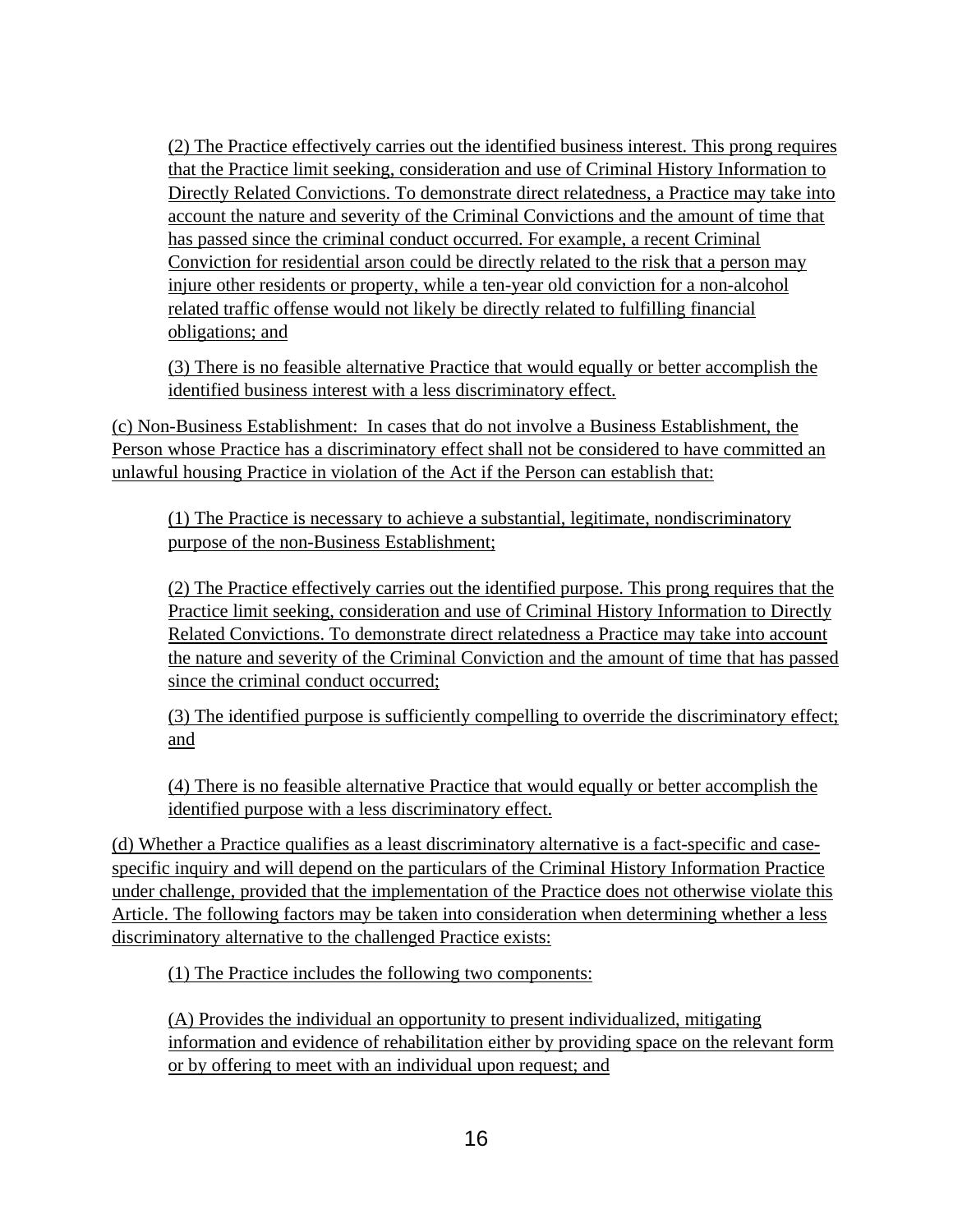(B) Before taking an Adverse Action, the Person considers the information to determine whether the Criminal History Information used was factually accurate and whether the individualized, mitigating information and evidence of rehabilitation shows that the individual is not likely to pose a demonstrable risk to the achievement of the identified interest. Such mitigating information and evidence of rehabilitation could include, but is not limited to:

1. Whether the individual was a juvenile or young adult at the time of the conduct upon which the conviction is based;

2. The amount of time that has passed since the conviction;

3. Evidence that the individual has maintained a good tenant history before and/or after the conviction;

4. Evidence of rehabilitation efforts, including, but not limited to, a person's satisfactory compliance with all terms and conditions of parole and/or probation; successful completion of parole, probation, mandatory supervision, or Post Release Community Supervision; a Certificate of Rehabilitation under Penal Code section 4852.01; or other conduct demonstrating rehabilitation, such as maintenance of steady employment; or

5. Other relevant facts or circumstances surrounding the criminal conduct and/or conduct after the conviction;

(2) The Practice delays seeking, considering, or using a third party report of Criminal History Information until after an individual's financial and other qualifications are verified;

(3) The Practice includes providing a copy or description of a Person's policy on the use of Criminal History Information to an individual upon request; or

(4) Any other factor that the court considers relevant to the determination. (a) Persons or Owners with a Practice of soliciting, inquiring about, or using criminal history information that has a discriminatory effect on individuals in Protected Classes must be able to prove that the practice meets all of the prongs of a legally sufficient justification under Article 4 and in this section.

(b) In order to meet their burden of establishing a legally sufficient justification under Article 4 and this section, Persons or Owners must:

(1) Identify a specific substantial, legitimate, nondiscriminatory interest supporting the Practice, such as a risk to the safety of its residents, employees, or property;

(2) Take into account the nature and severity of an individual's conviction and the amount of time that has passed since the criminal conduct occurred;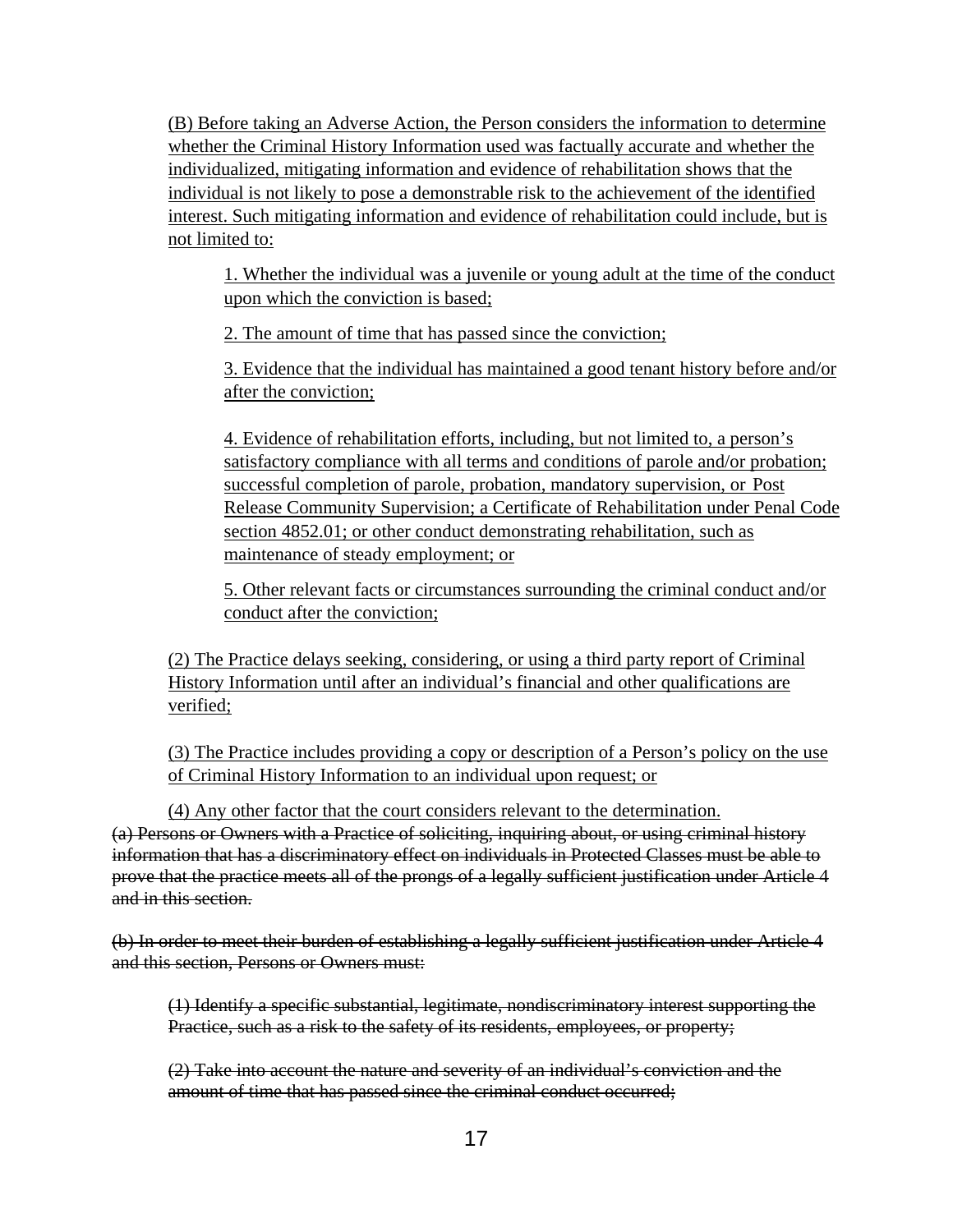(3) Limit consideration to convictions that are directly related to an individual's capacity and likelihood of fulfilling the obligations related to the housing or services. (For example, a recent conviction for arson or possession of illegal weapons could be directly related to tenancy obligations, while a conviction for illegal gambling or a non-alcohol related traffic offense would not likely be directly related to tenancy or a real estate loan or transaction); and

(4) Prove that its Practice actually achieves the identified interest, which includes proving that its Practice accurately distinguishes between criminal conduct that poses a demonstrable risk to its proffered interest and criminal conduct that does not.

(c) Whether a less discriminatory alternative is sufficient to defeat an allegation of a discriminatory effect will depend on the particulars of the criminal history information Practice under challenge, provided that the implementation of the Practice does not violate section 11098.18.5.

(1) A Practice that takes into account individualized, mitigating information and evidence of rehabilitation before making an adverse decision may constitute a less discriminatory alternative. Such mitigating information could include, but is not limited to:

(A) Facts or circumstances surrounding the criminal conduct;

(B) The age of the individual at the time of the conduct;

(C) The amount of time that has passed since the conviction;

(D) Evidence that the individual has maintained a good tenant history before and/or after the conviction; and

(E) Evidence of rehabilitation efforts.

(2) Delaying obtaining or considering a third party report on criminal history until after an individual's financial and other qualifications are verified may constitute a less discriminatory alternative.

(3) If a Person or Owner has a policy on the use of criminal history in housing decisions, providing a copy or description of the policy to an individual upon request may constitute part of a less discriminatory alternative.

(4) If a Person or Owner's application form or other forms inquire about criminal history, including on the form space for an individual to explain or provide additional information about rehabilitation or other mitigating circumstances, or, alternatively, offering to meet with an individual upon request, may constitute a less discriminatory alternative.

Note: Authority cited: Section 12935(a), Government Code. Reference: Sections 12920, 12921, 12927, 12955, and 12955.8, Government Code.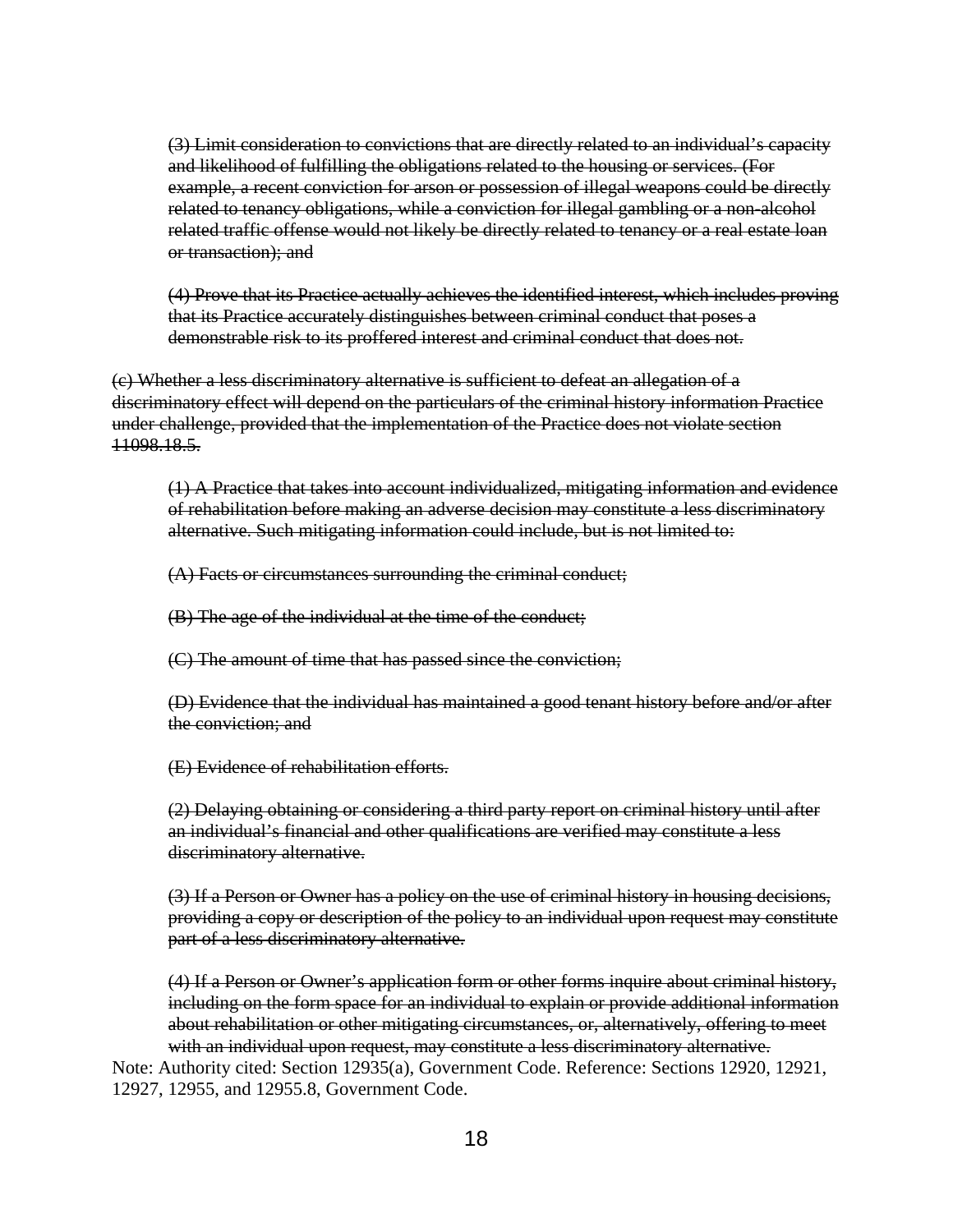## **§ 11098.18.56. Intentional Violations LiabilityDiscrimination and the Use of Criminal History Information**

(a) Inquiries or solicitation of information about, or use of criminal history information in housing Practices, that seek, consider, or use Criminal History Information may be a discriminatory Practice if they violate Government Code section 12955.8(a) and any implementing regulations by intentionally discriminating on the basis of membership in a Protected Class is a motivating factor in the decision. This includes cases where selective use of the information is demonstrated to be a pretext for unequal treatment of individuals who are members of a Protected Class.

 $(1)$  For example, the fact that a defendant or respondent has acted upon Ceriminal hHistory Iinformation differently for a member of a Protected Class than the defendant or respondent has acted upon comparable information for another individual may demonstrate pretextis strong evidence that the defendant was not considering criminal history information uniformly.

(2) Pretext also may be shown where evidence establishes that the defendant or respondent did not actually know of the individual's eCriminal History Informationrecord at the time of the alleged discrimination.

(b) If the different action is the result of an intervening change in policy pursuant to complying with newly adopted regulations, and the later enacted policy is applied uniformly, the different action shall not, in and of itself, be considered unlawful.

Note: Authority cited: Section 12935(a), Government Code. Reference: Sections 12920, 12921, 12927, 12955, and 12955.8, Government Code; *Allen v. Muriello* (7th Cir. 2000) 217 F. 3rd 517; *Johnson v. Macy* (C.D. Cal. Nov. 16, 2015) 145 F.Supp.3d 907.

#### **§ 11098.18.7. Discriminatory Statements Regarding Criminal History Information.**

(a) A Person's notice, advertisement, application, or other written or oral statement regarding Criminal History Information that violates Government Code section 12955(c) or its implementing regulations or which conflicts with the provisions in this Article and Article 4 shall be a violation of the Act.

(b) Advertising a lawful screening policy or providing individuals a copy of a lawful screening policy pursuant to section 11098.18.5(d)(3) is not unlawful. Offering an individual an opportunity to present individualized, mitigating information and evidence of rehabilitation pursuant to section 11098.18.5(d)(1) is not unlawful.

Note: Authority cited: Section 12935(a), Government Code. Reference: Sections 12920, 12921, 12926, 12927, 12955, and 12955.6, Government Code; 24 C.F.R. sections 100.500 *et seq*.

#### **§ 11098.18.68. Specific Practices Related to Criminal History Information**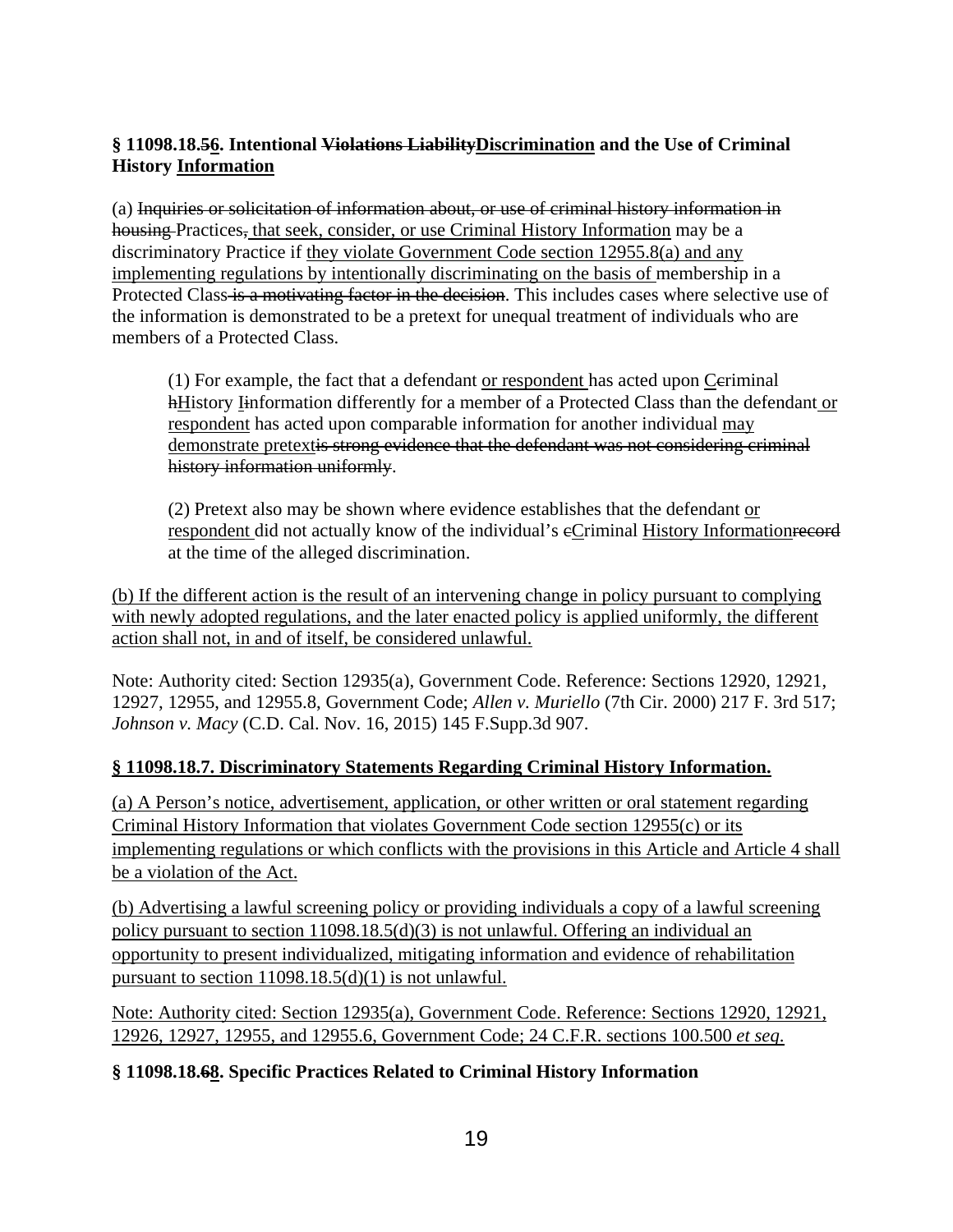(a) It is unlawful for a Person or Owner to:

(1) Seek, consider, use, or take an Adverse Action based onUse, inquire, or solicit information about any charge, aArrest, indictment, or detention by any law enforcement or military authority that did not result, or that has not vet-resulted, in a Criminal eConviction;

(2) Use, inquire, or solicitSeek, consider, use, or take an Adverse Action based on information about any referral to or participation in a pre-trial or post-trial diversion program or a deferred entry of judgement program; provided that if this information was provided by an individual for purposes of offering mitigating information or evidence of rehabilitation, a Person or Owner may consider and use such information.;

(3) Use, inquire, or solicitSeek, consider, use, or take an Adverse Action based on information about any eCriminal Convictionrecords that have been sealedare dismissed, vacated, expunged, sealed, voided, invalidated, or closedotherwise rendered inoperative by judicial action or by statute (for example, under California Penal Code sections 1203.1 or 1203.4); provided that if this information was provided by an individual for purposes of offering mitigating information or evidence of rehabilitation, a Person or Owner may consider and use such information.

(4) Seek, consider, use or take an Adverse Action based on any adjudication in the juvenile justice system, or information regarding a matter considered in or processed through the juvenile justice system; provided that if this information was provided by an individual for purposes of offering mitigating information or evidence of rehabilitation, a Person may consider and use such information; or

 $(45)$  Implement Use a "blanket ban prohibition" or categorical exclusion Practice that takes Adverse Action againstthat covers all individuals with any conviction record whatsoever, without distinguishing between criminal record regardless of whether the underlying conduct underlying a Criminal Conviction is directly related to a demonstrable risk to the identifiedthat indicates a demonstrable risk to the proffered substantial, legitimate, nondiscriminatory interest or purpose, and criminal conduct that does not indicate such a demonstrable risk. Examples of such prohibited categorical exclusion Practices include, but are not limited to, bans against all individuals with a criminal record, bans against all individuals with prior convictions, bans against all individuals with prior misdemeanors, and bans against all individuals with prior felonies.

(b) There is a rebuttable presumption that a conviction that is seven or more years old does is not a indicate a demonstrable risk to the safety of residents, employees, or property. Directly Related Conviction. In other words, generally seven years is the longest relevant period of inquiry for considering and using Criminal History Information. Practices using shorter look-back periods may be less discriminatory alternatives.

(c) Persons or Owners who obtain investigative consumer reports or cCriminal hHistory Iinformation from third parties are also subject to the requirements of applicable federal and